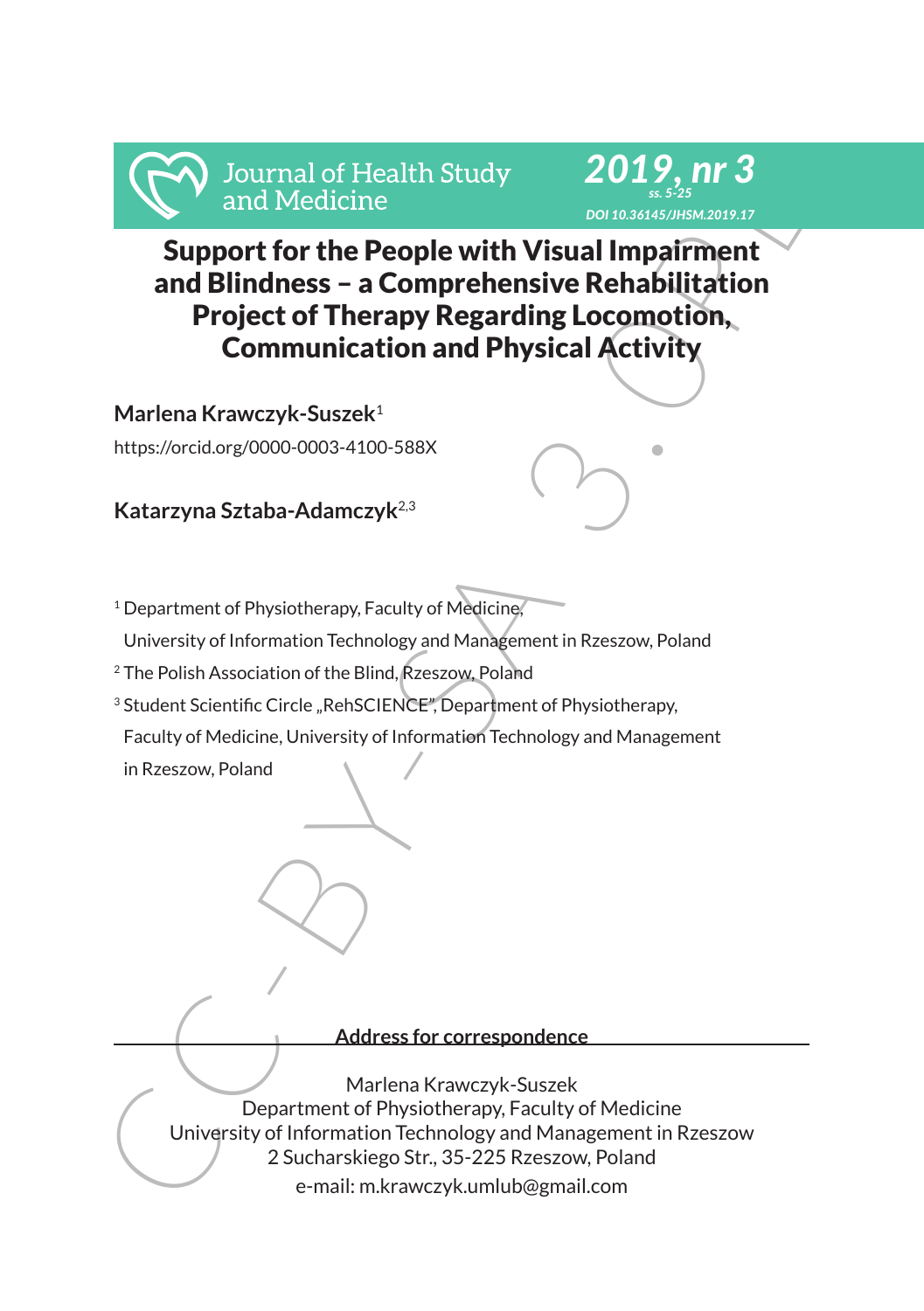# **Abstract**

**Factival and objective:** Visual impairment is a disability which sometimes<br>
restricts physical and social area of patient's life. The aim of the Festerach is to<br>
restricts physical and social area of patient's life. The *Background and objective: Visual impairment is a disability which sometimes restricts physical and social area of patient's life. The aim of the research is to assess the purpose of the implemented rehabilitation measures to develope locomotive, communication and physical abilities, as well as to express subjective opinion of people with visual impairment participating in the research about activities as a part of the project. Material and method: The research was performed in the Polish Association of the Blind in the Podkarpackie region among the group of 130 people with visual impairment who took part in the project "Integrated rehabilitation for people with visual impairment or blindness". The research tool was a self-constructed questionnaire. The statistically significant relationship was established at probability value of p≤0,05. Results: The project activities significantly influenced on the communication of impaired people (p=0,023). 42.6% of people with visual impairment noticed a significant change in aspect of communication on a daily basis. Conclusions: Participation in activities offered by the organ supporting impaired people significantly improves their communicative abilities. The therapy and activities introduced by the Polish Association of the Blind increase the efficiency of complex rehabilitation of people with visual impairment by increasing their quality of life.* 

*Implications for practitioners: Therapeutic efforts should be made to improve communication and locomotion in the group of people with visual impairment and blindness.*

*There is a potential for physical activity among people with visual impairment and blindness to improve balance and coordination in performing daily activities. The state entities and programs supporting people with visual impairment and*  blindness have to organize free activities in the field of locomotion and com*munication improvement of people with visual impairment and blindness.*

*Key words: visual impairment, blindness, therapy, rehabilitation, activities of daily living*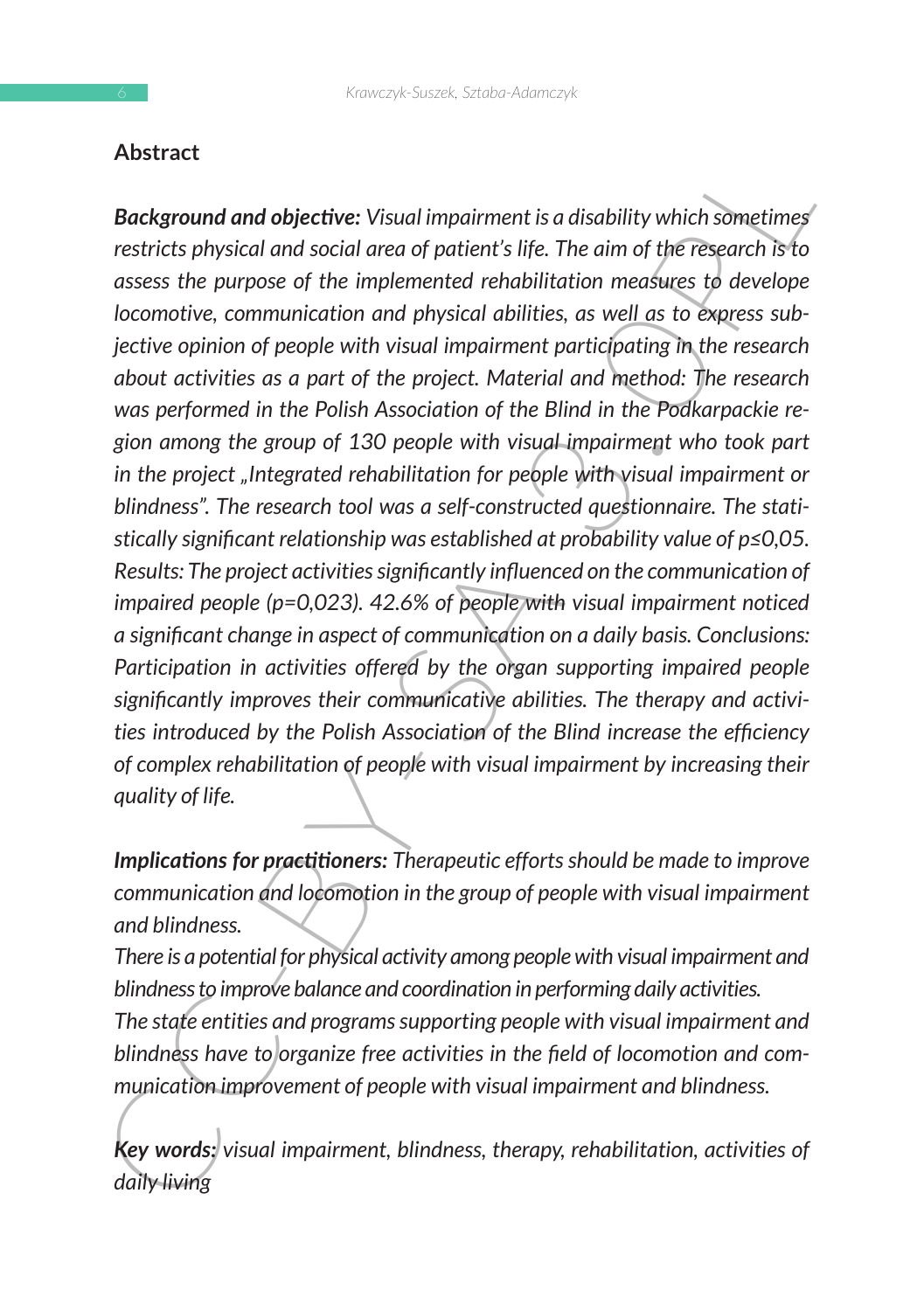## **Introduction**

The correct reception of information depends on the correct development of a receptive sense. The sense of sight allows to receive external stimuli like shapes, colours, changing images, their dynamics, size etc.  $[1]$ . Pathology of the organ causes disability. Deficit of information due to ill-functioning visual organ significantly limits ability to learn or acquire motor skills [2]. According to the World Health Organization (WHO), a blind person is someone with complete loss of sight, a person with moderate blindness or with limited field of vision [3]. Visual dysfunction may occur as a result of a congenital malformation or for reasons acquired during life [4].

There are a number of facilities designed to improve the quality of life of people with visual impairment and to decrease social exclusion level. The well-known Braille alphabet, developed throughout the years, is considered the vital cognitive method of the blind and people with visual deficiency [5]. Another group of facilities concern locomotion within urban space, which means properly labelled stairs, in particular the first and the last step, to prevent a disabled person from loss of balance, smooth edges, gentle driveways for wheelchairs and other improvements, including inside the housing environment<sup>[6]</sup>.

Introduction<br>
The correct reception of information depends on the correct development<br>
of a receptive sense. The sense of sight allows to receive external stimula<br>
like shapes, colours, changing images, their dynamics, si Despite numerous facilities and a fast development of technology, the life of a person with visual impairment is restricted by many architectural and social barriers [7]. Although facilities, which significantly improve locomotion of a person with blindness, do not require large financial outlay, sometimes only a significant contrast of paint colours on the wall would be needed to make an obstacle more visible for a person with blindness or to describe buildings in larger fonts. In addition, it is important to build the so-called "attention plates" (a plate with bumps) at pedestrian crossings and a loud warning sound to make pedestrians with blindness safer road users [7].

An important aspect to increase the quality of life is a complex rehabilitation, which involves different activities of a daily life, such as developing computer skill, operating electronical devices, learning to move in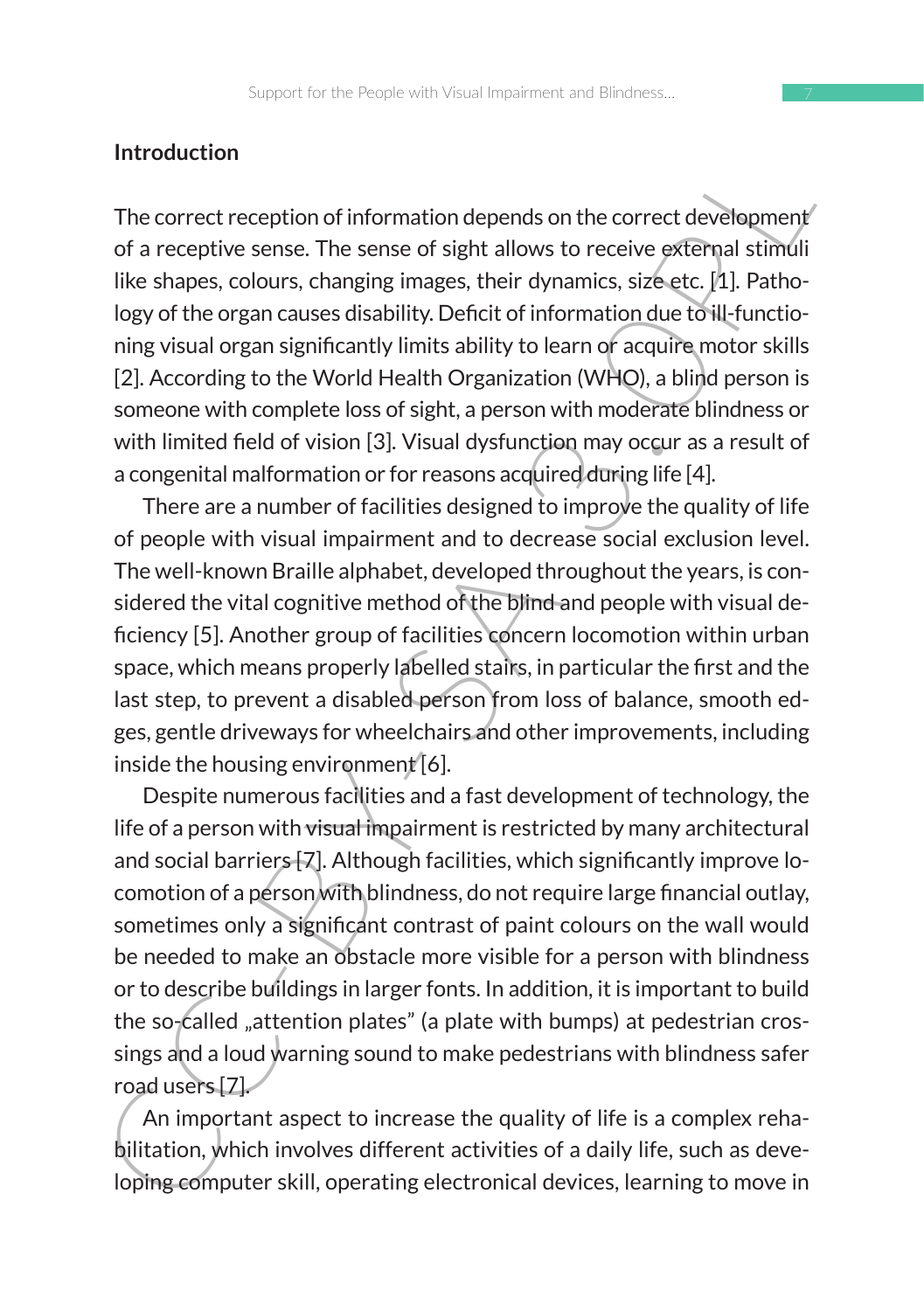urban space, locomotion technique, singing, dancing, swimming, horse riding, art therapy and other skills, which allow a disabled person to feel like an able-bodied person. Physical activity may not be omitted in this group of disability. A decrease of fitness level negatively affects the quality of life of a person with visual impairment, which leads to lower health condition and diverse illnesses and injuries [8,9].

The aim of the research is to assess the purpose of rehabilitation methods and activities aiming at improving communication, locomotion and physical activity of people with visual impairment. It is necessary to indicate the relationship between conducting therapies, which should facilitate the daily activities of people with visual impairment or blindness, and a subjective assessment of the effectiveness of these activities.

#### **Materials and Methods**

#### *Respondents*

ordain space, totomotion tecningles, singly, danting, sarther and reduced by reduced and reduced by the response of the like an able-bodied person. Physical activity may not be omitted in this group of disability. A decre The research was conducted in a group of 130 people, with the  $1^{st}$  or the  $2<sup>nd</sup>$  degree of sight disability, who participated in the project "Complex rehabilitation for people with blindness and visually impaired people" in Poland (Institution which conducted a project: the Polish Association of the Blind (PZN) in Poland in the Podkarpackie region). The project lasted from April 1, 2017 to March 31, 2018. People who wanted to participate in the project had to meet the condition of being included in the  $1<sup>st</sup>$  or the  $2<sup>nd</sup>$  degree of sight disability and individually apply for classes/therapy. The process of qualifying a given person to the project was conducted by a qualified employee of the PZN. The classes/therapy conducted as part of the project were optional and free of charge.

PZN is the member of the international organizations: World Blind Union (WBU) and European Blind Union (EBU) [10].

## *Data collection and analysis*

The respondents participated in the project voluntarily and anonymously. All of them were citizens of the Podkrapackie voivodeship. The research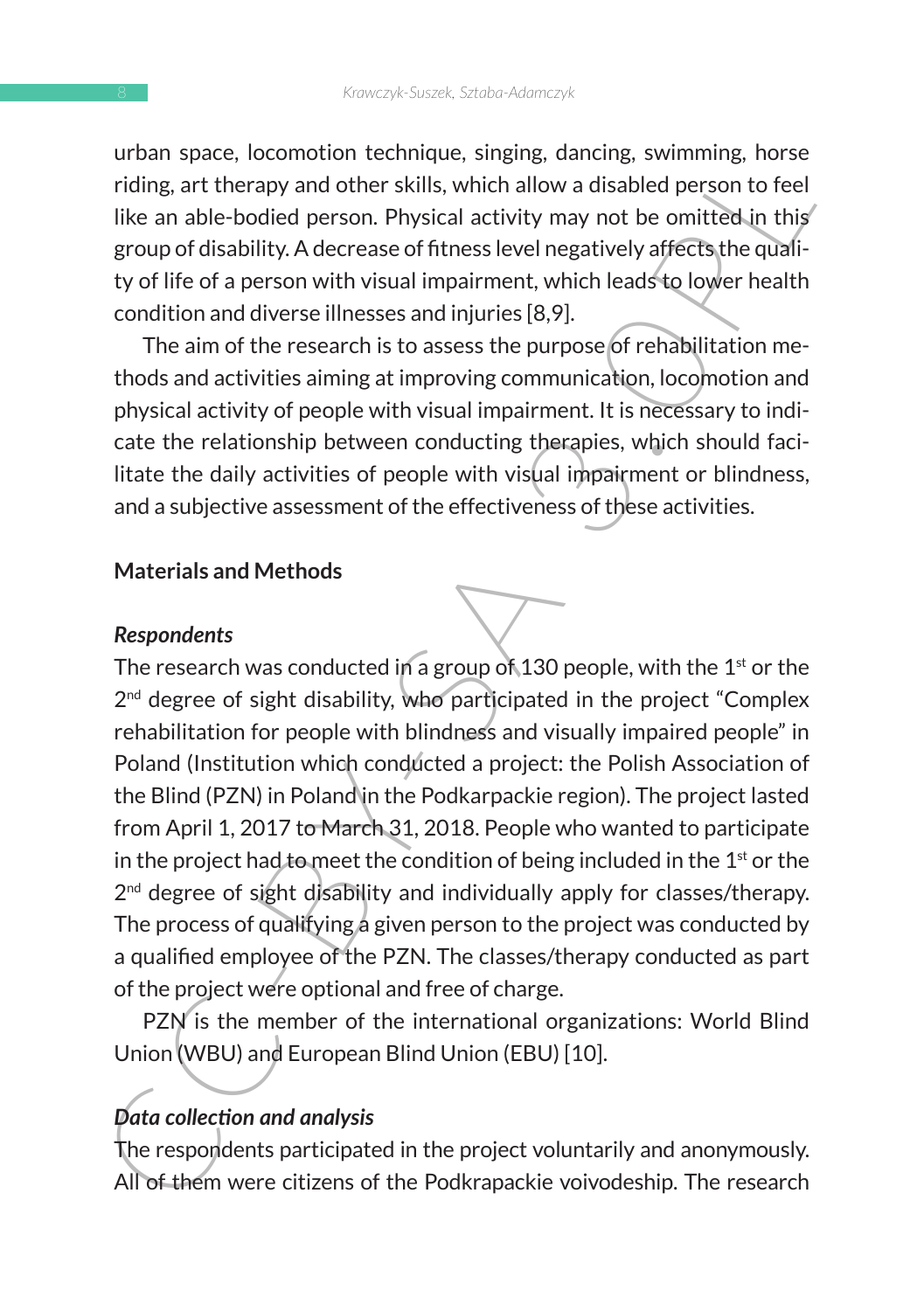regarding the assessment of the conducted therapies in the group of respondents was not subject to any risk. Written permission of the PZN Director (11.07.2017) was obtained to conduct research among people who were included in the project "Complex rehabilitation for people with blindness and visually impaired people". The study was conducted in accordance with the tenets of the World Medical Association Declaration of Helsinki on Ethical Principles for Medical Research Involving Human Subjects.

The research method was a self-designed questionnaire assessing the purpose of implemented activities, therapy in the complex rehabilitation project. If the respondents were not able to fill in the questionnaire themselves, they filled it with the help of their carers.

The analysis of the relationship between the qualitative variables was made using the chi-square independence test. The measurable data was presented using the basic descriptive statistics.

The data was subjected to statistical analysis, and the statistically significant relationship was established at probability value of p≤0.05.

#### **Results**

Figuring the assessment to the contoucted the figurity and redictions and responsible and the proponents was not subject to any risk. Written permission of the PZN Director (11.07.2017) was obtained to conduct research am 130 persons were subject to the research, among which 63.1% were women (n=82), the remaining group were men – 36.9% (n=48). The average age of the respondents was 54.9±15.2 years old. The youngest researched person was 18 years old and the oldest was 85. 46.9% of the group came from rural areas ( $n=61$ ), the remaining group involved citizens of urban agglomerations (n=69, 53.1%). Among all respondents, there were 115 people with partial blindness (88.5%), while 15 were completely blind (11.5%). In the latter group, 12 people were blind since birthday, 2 became blind as a result of an illness and one person could not see as a consequence of an accident. In the group of visually impaired people, 67 were impaired as a result of an illness, 40 were disabled since birthday and the remaining group had visual impairment as a consequence of an injury in an accident (n=8).

The probability rate between the sex of respondents and possibility of visual impairment was calculated at 0.147. The dysfunction of sight as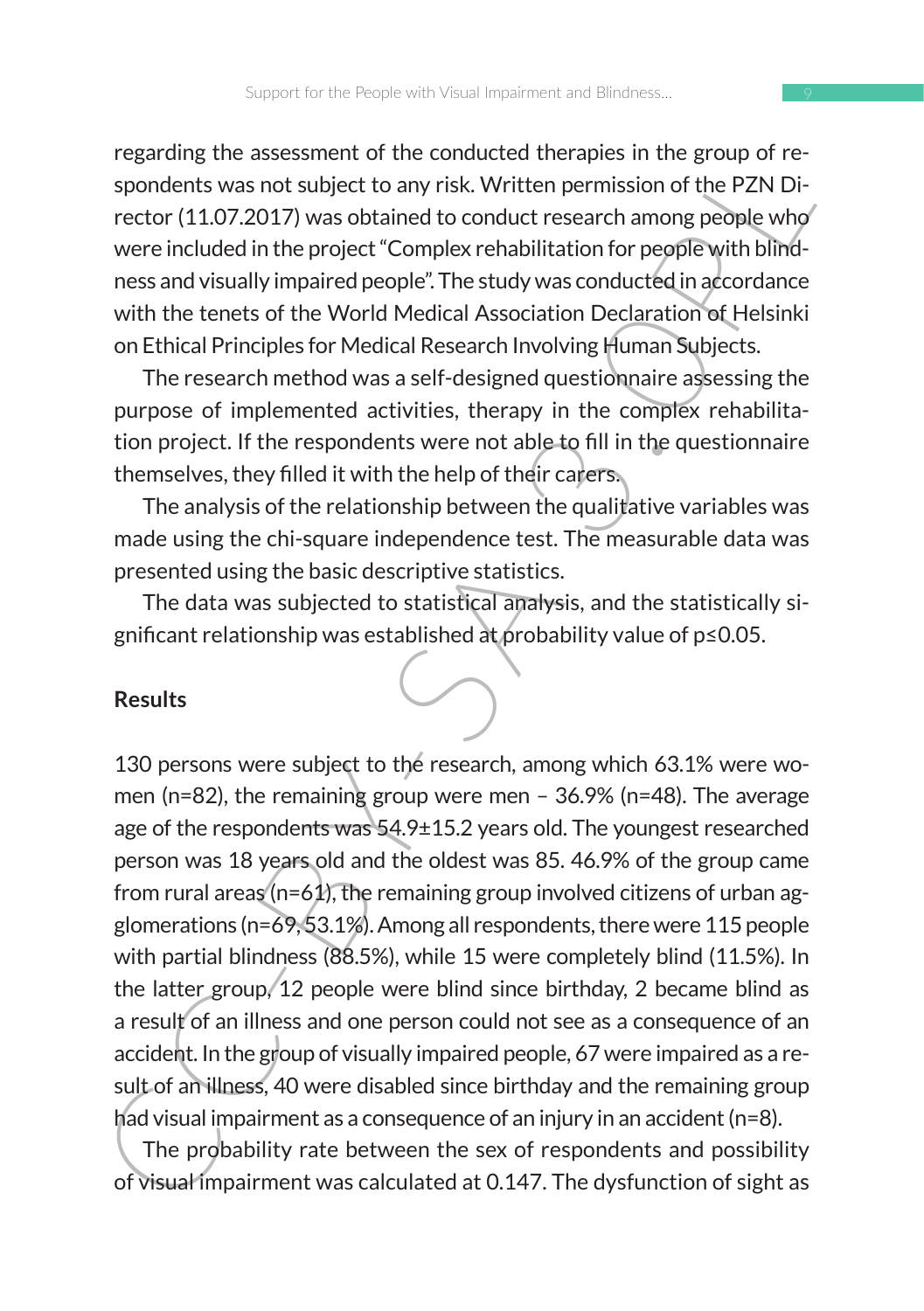an inborn defect among women (n=35; 67.3%) was two times higher than for men (n=17; 32.7%). A similar proportion was observed in case of the dysfunction as a consequence of an illness. For women, the number was 63.8% (n=44), and for men, it was 36.2% (n=25). The disability as a consequence of an accident was also analysed. In this group, a number of men was predominant in comparison to women, with 66.7% of men (n=6) and 33.3% of women (n=3). 7 people out of 9, who became blind as a consequence of an accident, lived in rural areas.

Additionally, the circumstances that accompanied the occurrence of visual dysfunction were analysed in relation to marital status of the respondents (p=0.007). The highest number of single individuals indicated that their disability had lasted since they were born. As much as 75% (n=18) of the respondents claimed that they were single as a result of their disability. People whose partner was no longer alive, indicated the cause of dysfunction as a result of the ongoing disease the most often (68.2%). 60.8% of the total number were married and 58.2% of this group became visually impaired in the process of an illness. Another 35.4% of the group were visually disabled since they were born (Table 1).

arminorineued. annothed that proportion was boserved in case of the dysfunction as a consequence of an illness. For women, the number was  $63.8\%$  (n=42), a2.7%). A similar proportion was observed in case of the dysfuncti Within the complex rehabilitation project supporting visually impaired people, the participants were provided with free activities in order to develop different skills, which would improve their everyday functioning in typical environment. The respondents found the therapy activities and improving visual skills as the most interesting (63.8%). In addition, they eagerly participated in fitness gymnastics (54.6%) or art therapy (40.0%). Out of all respondents, 37.7% people used the typhlotechnology, which was organized to improve the participants' computer skills and electronic devices, whereas 29.2% attended everyday activities classes. The rest of the offered classes were less interesting for the participants of the project. They rarely participated in the spatial orientation course or walking with a white stick (9.2%). However, it was closely connected with the fact that only 15 participants were completely blind, and it was organized especially for them. The participation in the offered activities is presented in table 2.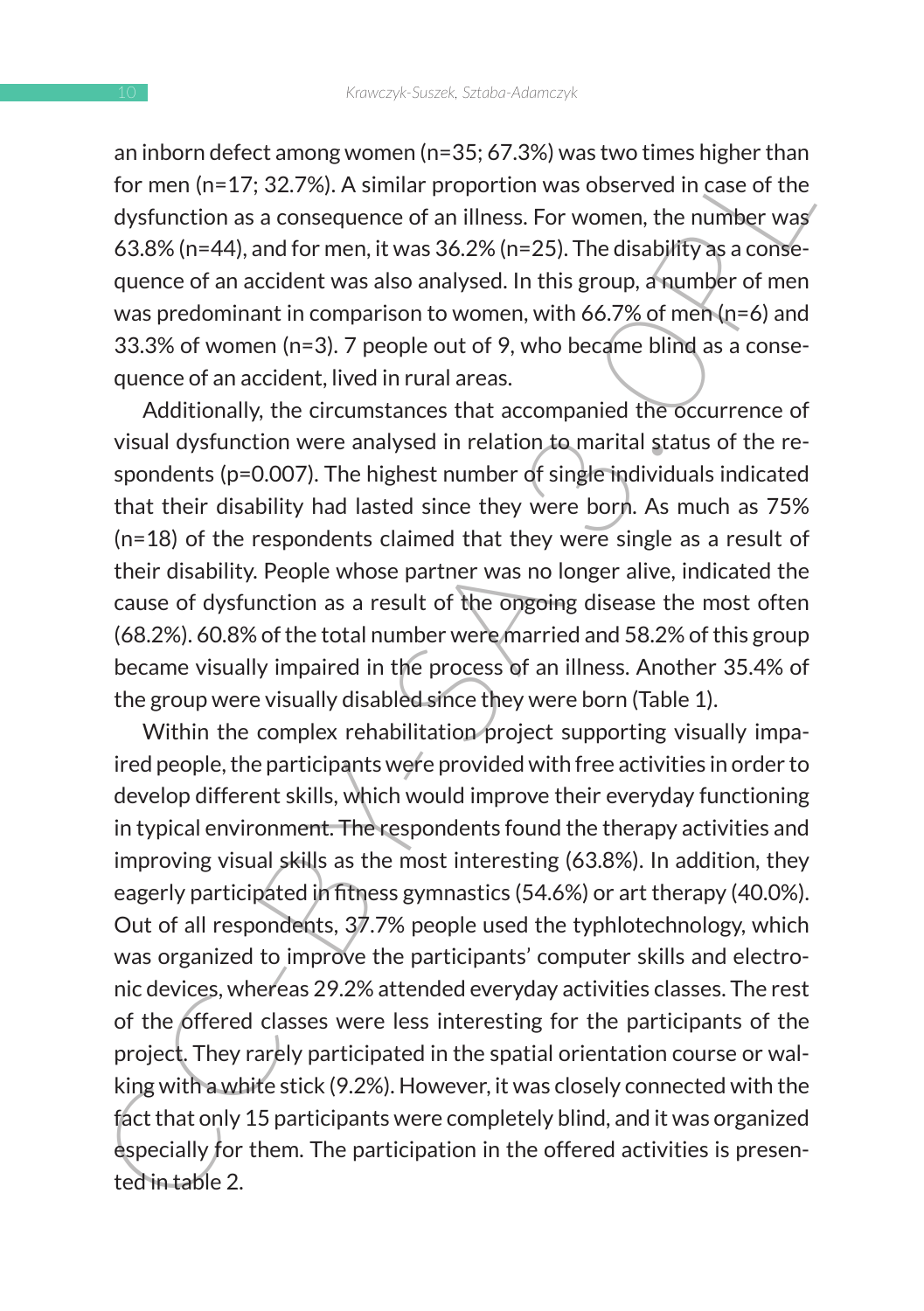|                                                                                                   |                       | Q                                                           |                 |          |                |                | $0.007**$      |               |            |               |                                                                                                  |
|---------------------------------------------------------------------------------------------------|-----------------------|-------------------------------------------------------------|-----------------|----------|----------------|----------------|----------------|---------------|------------|---------------|--------------------------------------------------------------------------------------------------|
|                                                                                                   |                       | Total*                                                      | 52              | 40.0%    | $\circ$        | 6.92%          | 69             | 53.08%        | 130        | 100,0%        |                                                                                                  |
|                                                                                                   |                       | <b>Divorced</b>                                             | $\overline{ }$  | 20.00%   |                | 20.00%         | $\infty$       | 60.00%        | $\sqrt{2}$ | 3.85%         |                                                                                                  |
|                                                                                                   | <b>Marital status</b> | widower<br>Widow/                                           | $\sqrt{2}$      | 22.73%   | $\sim$         | 9.09%          | $\frac{15}{2}$ | 68.18%        | 22         | 16.93%        |                                                                                                  |
| Table 1. The circumstances of the occurrence of visual dysfunction in relations to marital status |                       | Single                                                      | $\frac{8}{10}$  | 75.00%   |                | 4.17%          | LN             | 20.83%        | 24         | 18.47%        | n - number of observations; % - percent; *-% of the total number; ** - statistically significant |
|                                                                                                   |                       | Married                                                     | $\overline{28}$ | 35.44%   | $\overline{5}$ | 6.33%          | 46             | 58.23%        | 79         | 60.77%        |                                                                                                  |
|                                                                                                   |                       |                                                             | £               | $\aleph$ | $\subset$      | $\aleph$       | $\subset$      | $\aleph$      | $\subset$  | $\frac{1}{8}$ |                                                                                                  |
|                                                                                                   |                       | Circumstances of the<br>occurrence of visual<br>dysfunction |                 | Inborn   | Consequence    | of an accident | Consequence    | of an illness |            | Total         |                                                                                                  |

Support for the People with Visual Impairment and Blindness…

 $\overline{\phantom{0}}$ 

r

÷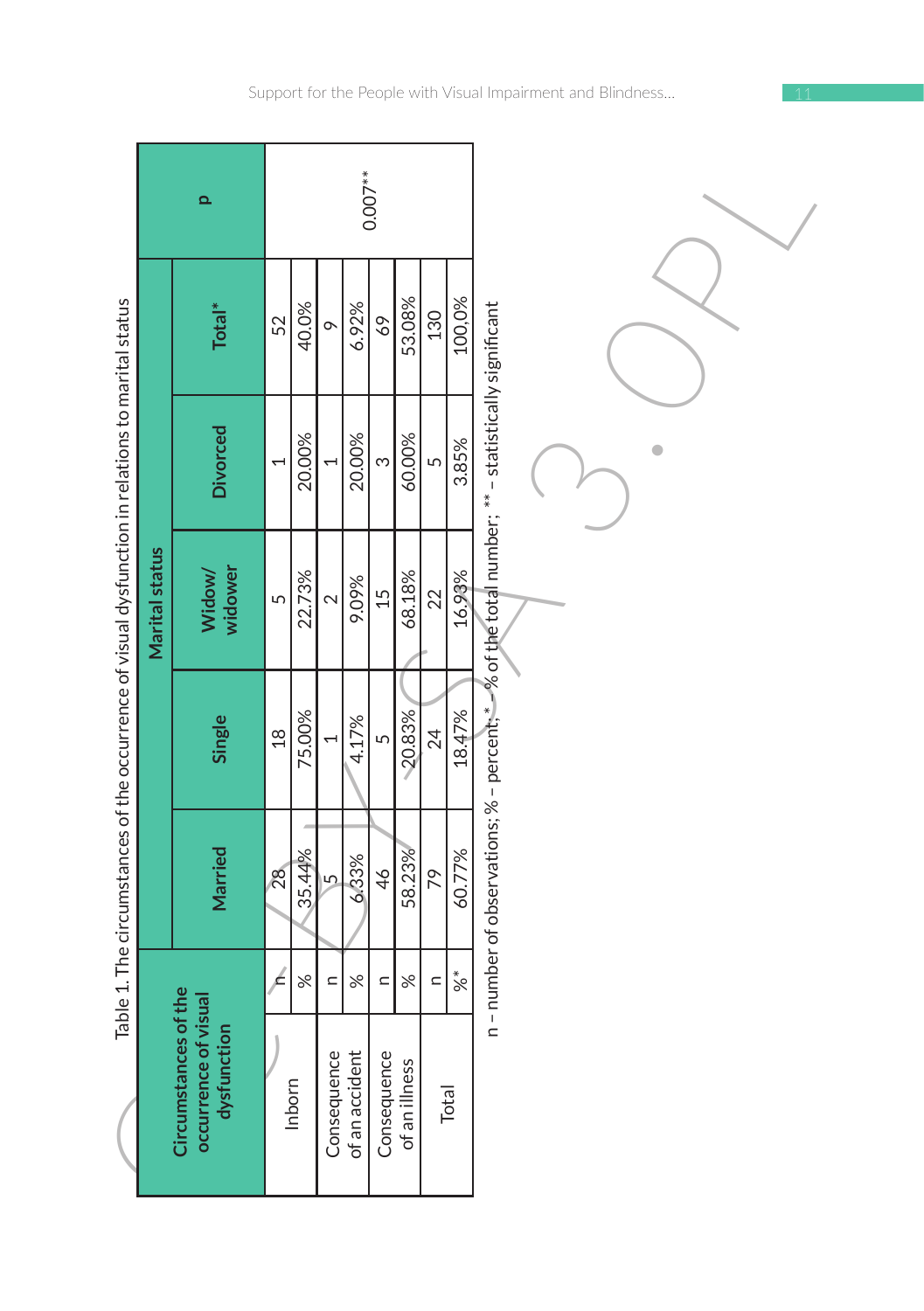| rable 2. Fai ticipation in activities/therapy                                                            |    |      |  |  |  |  |  |  |  |  |
|----------------------------------------------------------------------------------------------------------|----|------|--|--|--|--|--|--|--|--|
| <b>Type of activity</b>                                                                                  | n  | %    |  |  |  |  |  |  |  |  |
| Therapy and improving vision                                                                             | 83 | 63.8 |  |  |  |  |  |  |  |  |
| Fitness activities                                                                                       | 71 | 54.6 |  |  |  |  |  |  |  |  |
| Art therapy (handicraft and art classes)<br>Typhlotechnology (computer skills and using other electronic | 52 | 40.0 |  |  |  |  |  |  |  |  |
| devices)                                                                                                 | 49 | 37.7 |  |  |  |  |  |  |  |  |
| Everyday activities                                                                                      | 38 | 29.2 |  |  |  |  |  |  |  |  |
| Choreoterapy (dance)                                                                                     | 38 | 29.2 |  |  |  |  |  |  |  |  |
| English language                                                                                         | 34 | 26.1 |  |  |  |  |  |  |  |  |
| Swimming                                                                                                 | 34 | 26.1 |  |  |  |  |  |  |  |  |
| Singing and drama classes                                                                                | 28 | 21.5 |  |  |  |  |  |  |  |  |
| Gymnastics with elements of martial arts - karate                                                        | 18 | 13.8 |  |  |  |  |  |  |  |  |
| Using mobile devices and GPS                                                                             | 16 | 12.3 |  |  |  |  |  |  |  |  |
| Spatial orientation and walking with a white stick course                                                | 12 | 9.2  |  |  |  |  |  |  |  |  |
| *Σ≠100%, n - number of observations; % - percent                                                         |    |      |  |  |  |  |  |  |  |  |
|                                                                                                          |    |      |  |  |  |  |  |  |  |  |
|                                                                                                          |    |      |  |  |  |  |  |  |  |  |
| The dependency between the type of disability and a subjective opi-                                      |    |      |  |  |  |  |  |  |  |  |
| nion about skills acquired and possibilities of using them in everyday life                              |    |      |  |  |  |  |  |  |  |  |
| was assessed. On a scale from 0 to 5, the respondents subjectively asses-                                |    |      |  |  |  |  |  |  |  |  |
| sed the usefulness of the offered activities in everyday life in relation to                             |    |      |  |  |  |  |  |  |  |  |
| locomotion, communication and motor ability. Statistically significant de-                               |    |      |  |  |  |  |  |  |  |  |
|                                                                                                          |    |      |  |  |  |  |  |  |  |  |
| pendency was indicated between the type of disability and the influence                                  |    |      |  |  |  |  |  |  |  |  |
| of conducted activities on communication (p<0.05). Other compared va-                                    |    |      |  |  |  |  |  |  |  |  |
| riables did not indicate significant dependencies (Table 3).                                             |    |      |  |  |  |  |  |  |  |  |
| The influence of activities on communication was assessed higher by                                      |    |      |  |  |  |  |  |  |  |  |
| the respondents with partial visual impairment. They assessed the in-                                    |    |      |  |  |  |  |  |  |  |  |
|                                                                                                          |    |      |  |  |  |  |  |  |  |  |
| fluence of activities on developing own communicative abilities as good                                  |    |      |  |  |  |  |  |  |  |  |
| (35.6%) and very good (42.6%) more often than the other group. The gro-                                  |    |      |  |  |  |  |  |  |  |  |
| up of people with blindness assessed the influence of activities in refe-                                |    |      |  |  |  |  |  |  |  |  |
| rence to communication on average at 40.0% (Table 4).                                                    |    |      |  |  |  |  |  |  |  |  |
|                                                                                                          |    |      |  |  |  |  |  |  |  |  |
|                                                                                                          |    |      |  |  |  |  |  |  |  |  |
|                                                                                                          |    |      |  |  |  |  |  |  |  |  |
|                                                                                                          |    |      |  |  |  |  |  |  |  |  |
|                                                                                                          |    |      |  |  |  |  |  |  |  |  |
|                                                                                                          |    |      |  |  |  |  |  |  |  |  |

Table 2. Participation in activities/therapy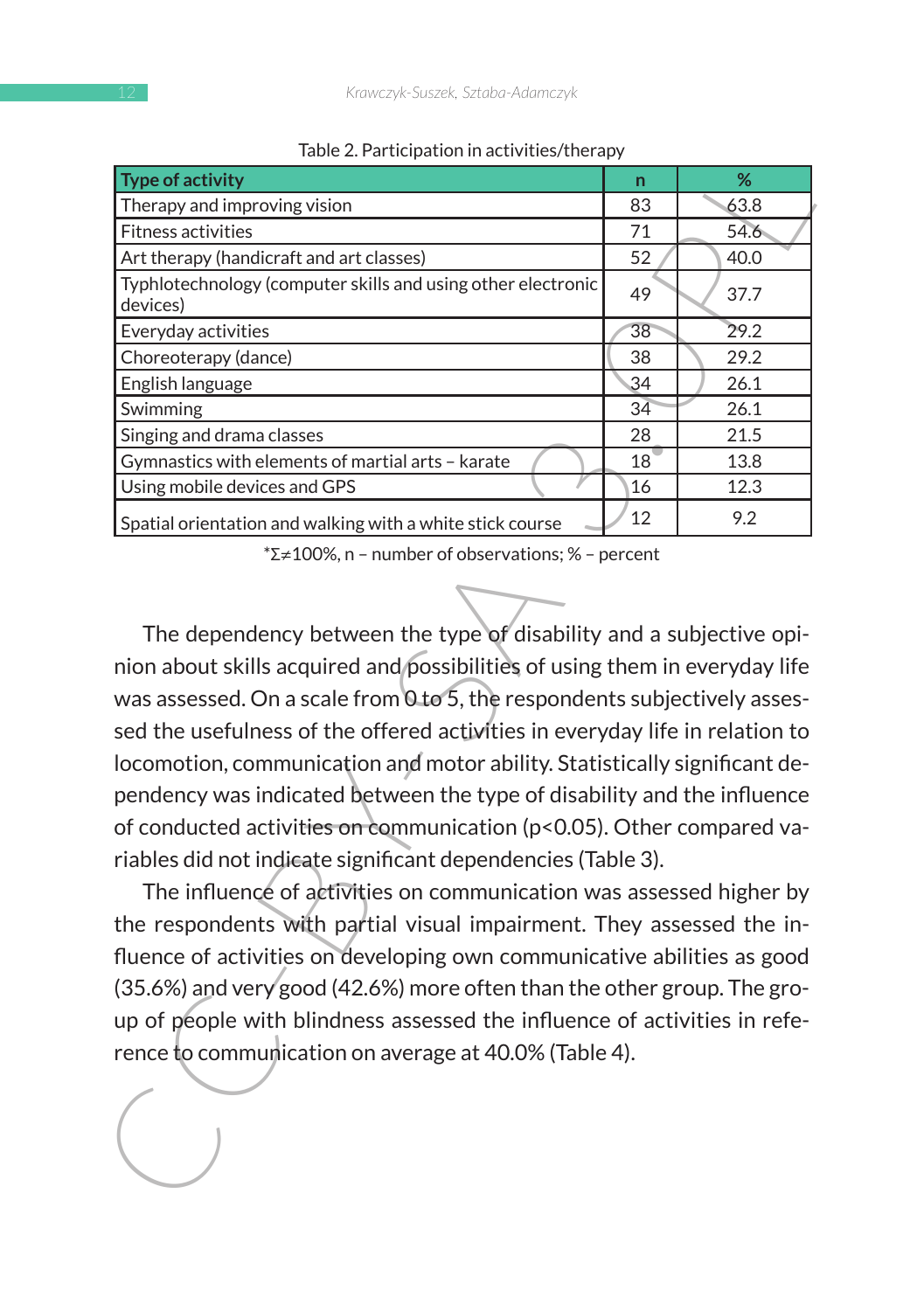|                                                                                                |                           | 0.105                                                        | $0.023*$                                                        | 0.058                                                                   |                                          |                                                                                            | Total <sup>*</sup> |
|------------------------------------------------------------------------------------------------|---------------------------|--------------------------------------------------------------|-----------------------------------------------------------------|-------------------------------------------------------------------------|------------------------------------------|--------------------------------------------------------------------------------------------|--------------------|
| Table 3. Influence of conducted activities on everyday life considering the type of disability | <b>Compared variables</b> | Type of disability and influence of activities on locomotion | Type of disability and influence of activities on communication | $\Delta$ are of disability and influence of activities on motor ability | p-p value; * - statistically significant | Table 4. Influence of conducted activities on communication considering type of disability | Type of disability |
|                                                                                                |                           |                                                              |                                                                 |                                                                         |                                          |                                                                                            |                    |

|                                                                                                | $\Omega$           | 0.105                                                        | $0.023*$                                                        | 0.058                                                           |                                                                                                                                        | Total <sup>*</sup> |                                                                           | %            | $\overline{0}$ | O.O            | 3.8            | 21.5                  | 35.4          | 39.2           | 100.0              |                                              |  |
|------------------------------------------------------------------------------------------------|--------------------|--------------------------------------------------------------|-----------------------------------------------------------------|-----------------------------------------------------------------|----------------------------------------------------------------------------------------------------------------------------------------|--------------------|---------------------------------------------------------------------------|--------------|----------------|----------------|----------------|-----------------------|---------------|----------------|--------------------|----------------------------------------------|--|
|                                                                                                |                    |                                                              |                                                                 |                                                                 |                                                                                                                                        |                    |                                                                           | ⋍            | 0              | 0              | 5              | 28                    | $\frac{4}{6}$ | 51             | 130                |                                              |  |
|                                                                                                |                    |                                                              |                                                                 |                                                                 |                                                                                                                                        |                    |                                                                           | $\aleph$     | O.O            | $\frac{0}{2}$  | 13.3           | 40.0                  | 33.3          | 13.3           | 11.5               | % of the total number                        |  |
|                                                                                                |                    |                                                              |                                                                 |                                                                 | Table 4. Influence of conducted activities on communication considering type of disability<br>p-p value; * - statistically significant |                    | <b>Blind</b> person                                                       | $\mathbf{r}$ | $\circ$        | 0              | $\sim$         | $\breve{\phantom{0}}$ | 5             | $\sim$         | 15                 |                                              |  |
| Table 3. Influence of conducted activities on everyday life considering the type of disability | Compared variables | Type of disability and influence of activities on locomotion | Type of disability and influence of activities on communication | Type of disability and influence of activities on motor ability |                                                                                                                                        | Type of disability |                                                                           | ৯ৎ           | $\overline{0}$ | $\overline{0}$ | 2.6            | 19.1                  | 35.6          | 42.6           | 88.5               | n - number of observations; % - percent; * - |  |
|                                                                                                |                    |                                                              |                                                                 |                                                                 |                                                                                                                                        |                    | Person with visual impairment                                             | $\mathbf{r}$ | $\circ$        | 0              | S              | 22                    | 41            | 49             | 115                |                                              |  |
|                                                                                                |                    |                                                              |                                                                 |                                                                 |                                                                                                                                        |                    | ties on everyday<br>life considering communication<br>Influence of activi |              | none           | $\geq$<br>very | $\frac{8}{10}$ | average               | high          | häir<br>very ł | Total <sup>*</sup> |                                              |  |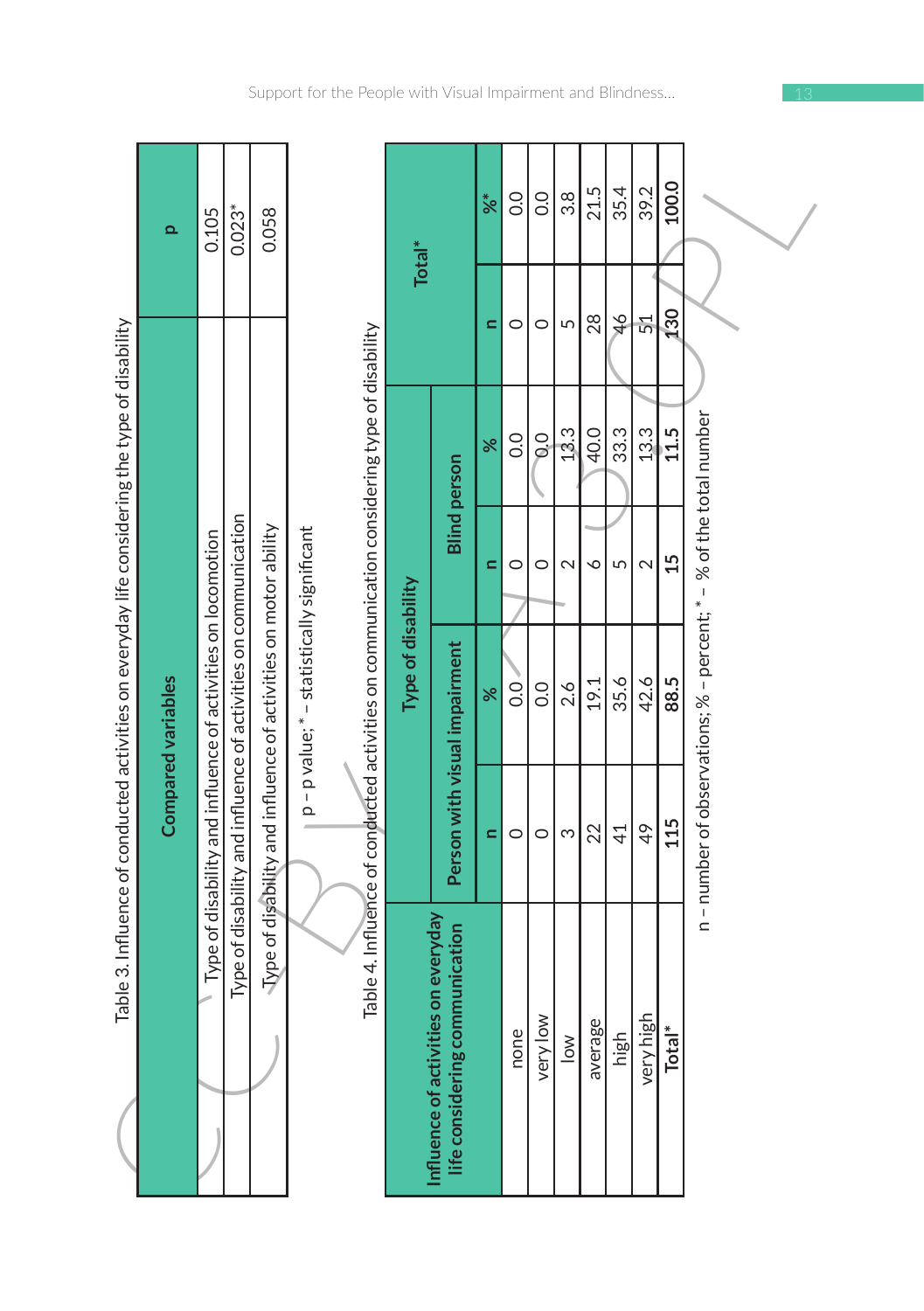Analysing the frequency of participating in the offered activities, only one respondent indicated that he participated in the activities organized by the association supporting disabled people every day. The respondents participated in the activities in every group a few times a week (n=98; 75.4%) the most often. The group of professionally active individuals had the highest rate of participating in the activities only a few times a month (n=5; 16.1% of group). It can be assumed that work prevents them from more often participation in the offered activities.

There is a high dependency of the frequency of participation in the activities organized by the PZN on professional status (p=0.03). It is possible that the respondents' assessment of the activities influenced on the participation frequency. Most of the respondents confirmed that they participated in the activities a few times a week (n=98; 75.4% of total). In this group, the highest number belonged to retired people (45.9%), pensioners (31.6%) and working individuals (16.3%). Professionally active respondents, who may have found it more difficult to organize some spare time for extra activities, participated in them only a few times a month (Table 5).

Alaysing the Frequency, Most of the practical state of activities, only consespondent indicated that he participated in the activities organized by the association supporting disabled people every day. The respondent indic Disabled people often use different techniques to improve their fitness and physical abilities. The most popular physical activity, apart from the offered activities, which the respondents indicate as the most effective to develop physical abilities and fitness, are regular walks. As many as 78.5% of them used this form of rehabilitation. Less popular, but still quite common among the respondents, was gymnastics at home (34.6%) and rehabilitation holidays (33.8%), as well as endurance exercises, for instance riding a stationary bike (30.8%). The least frequent method involved team games and other forms of activity such as swimming pool or gym (Table 6).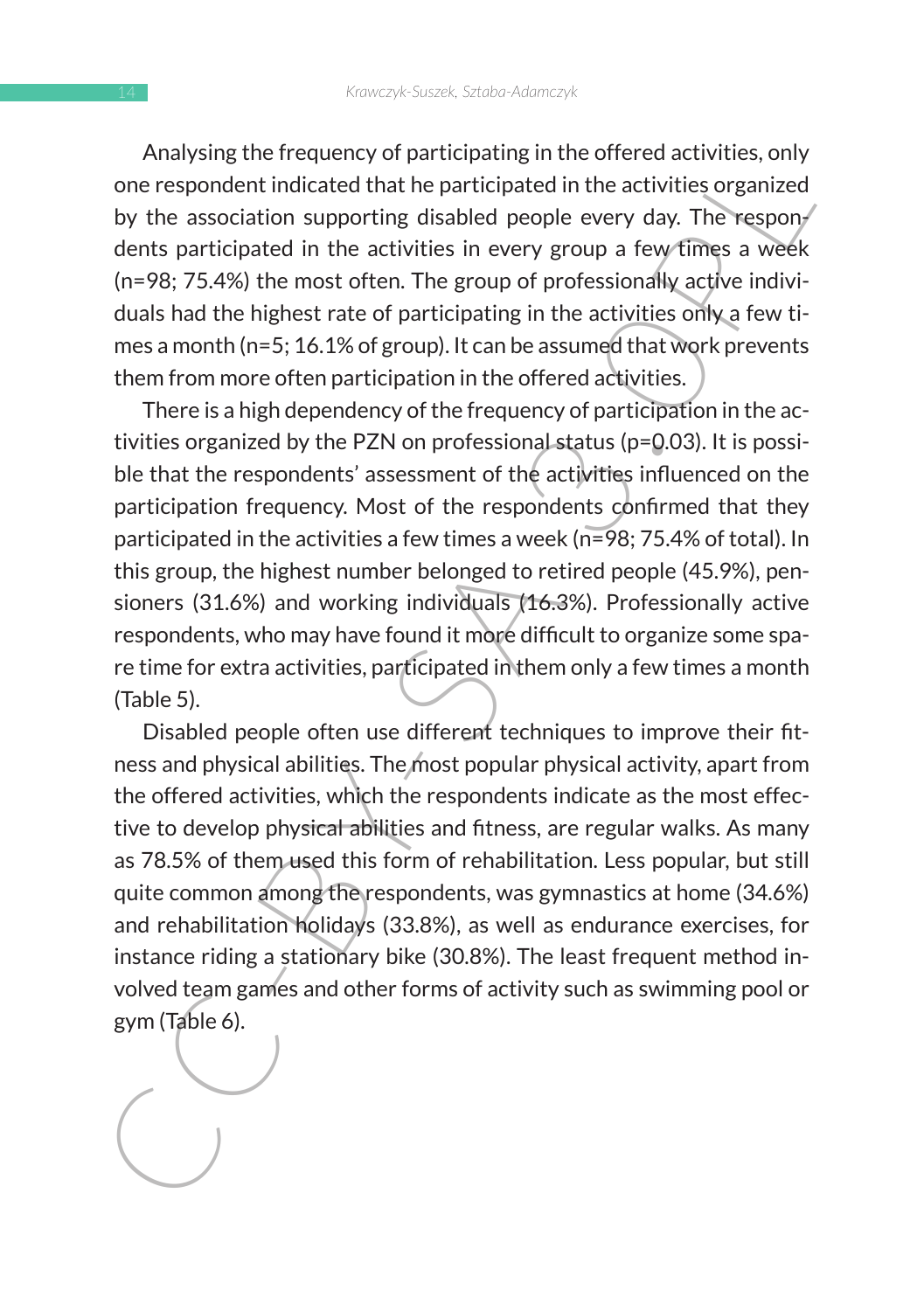| Table 5. Frequency of participation in the activities offered by the Polish Association of the Blind considering professional status |                                           |                                       |                 |                                                                                                    |                   |                |                          |                      |                          |               |            |
|--------------------------------------------------------------------------------------------------------------------------------------|-------------------------------------------|---------------------------------------|-----------------|----------------------------------------------------------------------------------------------------|-------------------|----------------|--------------------------|----------------------|--------------------------|---------------|------------|
|                                                                                                                                      |                                           |                                       |                 | Frequency of participation in activities                                                           |                   |                |                          |                      |                          |               |            |
| Professional<br>status                                                                                                               |                                           | Every day                             |                 | Few times<br>a week                                                                                | a week            | Once           |                          | Few times<br>a month |                          | <b>Total</b>  | ء          |
|                                                                                                                                      | $\subset$                                 | $\%$                                  | $\subset$       | $\%$                                                                                               | $\subset$         | $\%$           | C                        | X                    | C                        | %             |            |
| Retired                                                                                                                              | 0                                         | $\frac{0}{0}$                         | 45              | 45.9                                                                                               | 11                | 52.4           | $\mathbf 2$              | 20.0                 | 58                       | 44.6          |            |
| Pensioner                                                                                                                            | $\overline{ }$                            | 100.0                                 | $\overline{31}$ | 31.6                                                                                               | $\infty$          | 38.1           | 1                        | 10.0                 | $\overline{4}$           | 31.5          |            |
| Employed                                                                                                                             | 0                                         | 0.0                                   | $\frac{6}{1}$   | 16.3                                                                                               | $\mathbf{\Omega}$ | 9.5            | 5                        | 50.0                 | 23                       | 17.7          |            |
| Pupil                                                                                                                                | 0                                         | $\frac{1}{2}$                         | 2               | $\overline{20}$                                                                                    | $\circ$           | $\overline{0}$ | 0                        | $\overline{0}$       | 2                        | 1.5           | $0.032***$ |
| Student                                                                                                                              | $\circ$                                   | 0.O                                   | 4               | $\frac{1}{4}$                                                                                      | $\circ$           | $\overline{0}$ | 1                        | 10.0                 | 5                        | 3.8           |            |
| Unemployed                                                                                                                           | 0                                         | $\overline{0}$                        | Ō               | $\overline{O}$                                                                                     | Q                 | 0.0            | $\overline{\phantom{0}}$ | 10.0                 | $\overline{\phantom{0}}$ | $\frac{8}{2}$ |            |
| Total                                                                                                                                | J                                         | 100.0                                 | 98              | 100.0                                                                                              | 21                | 100.0          | $\overline{10}$          | 100.0                | 130                      | 100.0         |            |
|                                                                                                                                      |                                           |                                       |                 | n - number of observations; % - percent; * - % of the total number; ** - statistically significant |                   |                |                          |                      |                          |               |            |
|                                                                                                                                      |                                           |                                       |                 | Table 6. Types of additional activities improving physical abilities and fitness*                  |                   |                |                          |                      |                          |               |            |
| Own methods to i                                                                                                                     |                                           | mprove physical abilities and fitness |                 |                                                                                                    |                   |                |                          |                      | Ξ                        |               | ৯ৎ         |
| Regular walks                                                                                                                        |                                           |                                       |                 |                                                                                                    |                   |                |                          |                      | 102                      |               | 78.5       |
| Gymnastics at hon                                                                                                                    | $\overset{\mathsf{\tiny{0}}}{\mathsf{c}}$ |                                       |                 |                                                                                                    |                   |                |                          |                      | 45                       |               | 34.6       |
| Rehabilitation cam                                                                                                                   | salt                                      |                                       |                 |                                                                                                    |                   |                |                          |                      | $\overline{4}$           |               | 33.8       |
| Endurance exercises (i.e. stationary bike)                                                                                           |                                           |                                       |                 |                                                                                                    |                   |                |                          |                      | $\overline{Q}$           |               | 30.8       |
| Nordic Walking                                                                                                                       |                                           |                                       |                 |                                                                                                    |                   |                |                          |                      | 23                       |               | 17.7       |
| Other (most often                                                                                                                    |                                           | swimming pool or gym)                 |                 |                                                                                                    |                   |                |                          |                      | 11                       |               | 6.5        |
| Team games                                                                                                                           |                                           |                                       |                 |                                                                                                    |                   |                |                          |                      | $\Omega$                 |               | 7.7        |
| ≻<br>No physical activit                                                                                                             |                                           |                                       |                 |                                                                                                    |                   |                |                          |                      | ω                        |               | 2.3        |
|                                                                                                                                      |                                           |                                       |                 | $*2 \neq 100\%$ ; n – number of observations; % – percent                                          |                   |                |                          |                      |                          |               |            |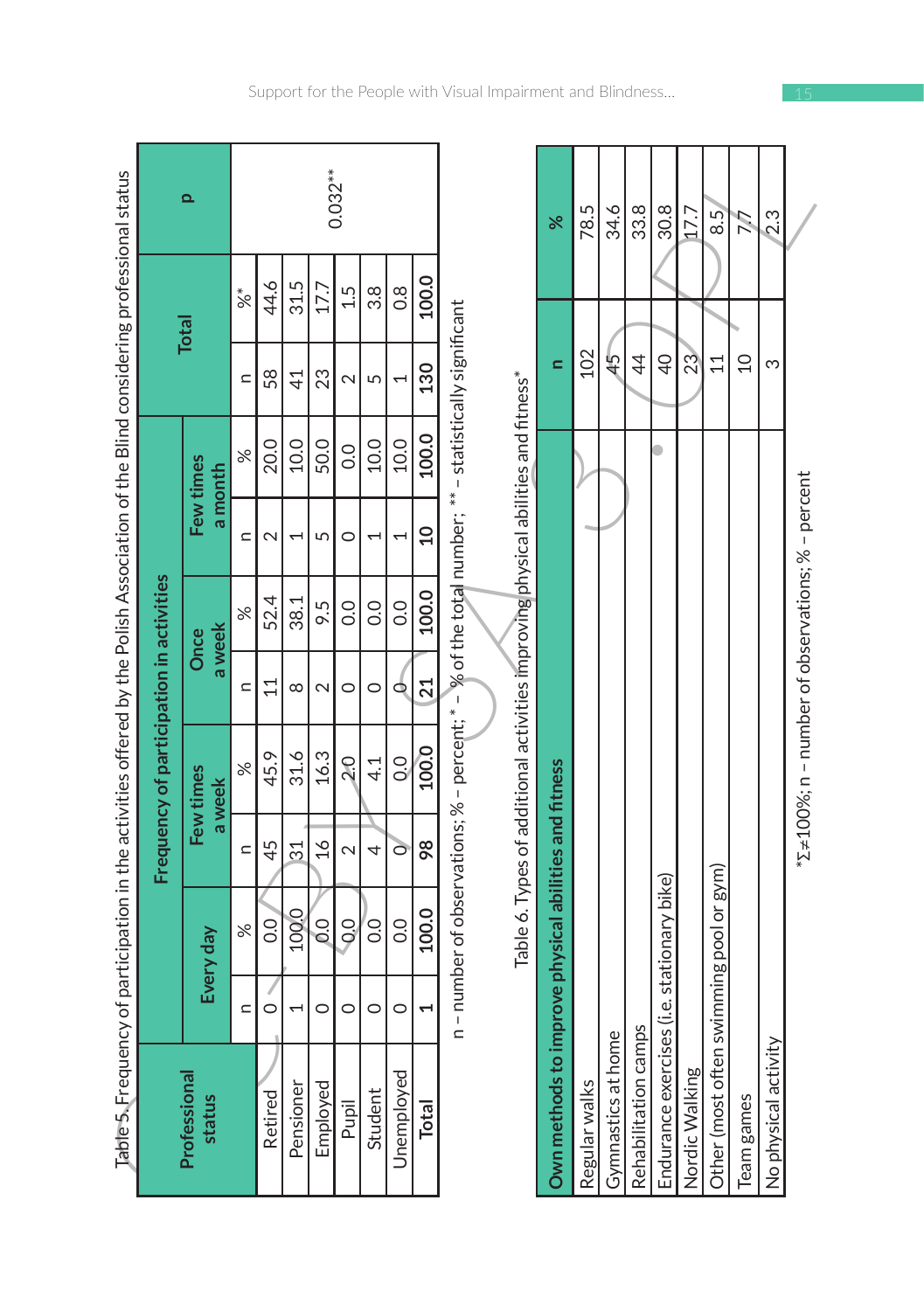The dependency between the type of disability and the subjective assessment of the influence of physical activity on coordination and balance was also assessed. Statistically significant dependencies were not reported. However, people with blindness (40.0%) indicated very significant influence of physical activity on coordination and balance more often than people with partial visual impairment (33.0%). An opposite tendency was observed in both groups in the aspect of the influence of physical activity on coordination during everyday activities. 44.3% of people with partial visual impairment and 33.3% of people with blindness indicated a significant influence.

ine dependenty between the type of unsaminy and une subjective assessed. Statistically significant dependencies were not reported. How were, people with blindness (40.0%) indicated very significant influence of physical a A dependency of high significance was reported between the type of dysfunction and the act of losing orientation in places familiar to the respondents (p=0.000). The dependency relies on the fact that people with partial visual impairment do not lose orientation, while people with blindness experience this problem more often. Only one blind person claimed that he had never lost orientation in a familiar place. Among the group of people with blindness, the most frequent answer about losing orientation in a familiar place was: several times (46.7% people with blindness) or very often (13.3%). People with partial visual impairment do not lose orientation in a familiar place (73.9% of people with partial visual impairment) the most often. On average less than every tenth person with partial visual impairment (10.4%) noted loss of orientation in a familiar place for a few times. There are no respondents with partial visual impairment, who experienced a frequent loss of orientation in a familiar place (Table 7).

An important element of a blind person's everyday functioning is the ability to of self-mobility in a town, public buildings and possibility of using public transport on one's own. A third of the total number (33.3%) describe themselves as completely dependent when they travel around the town, commute with public transport and visit public institutions. Only one person with partial visual impairment (0.9%) described his/her self-reliance at the same level. 59.13% of the group of people with partial visual impairment, described themselves as completely self-reliant, whereas 37.4% of them need only a little help, which means that they consider themselves rather self-reliant.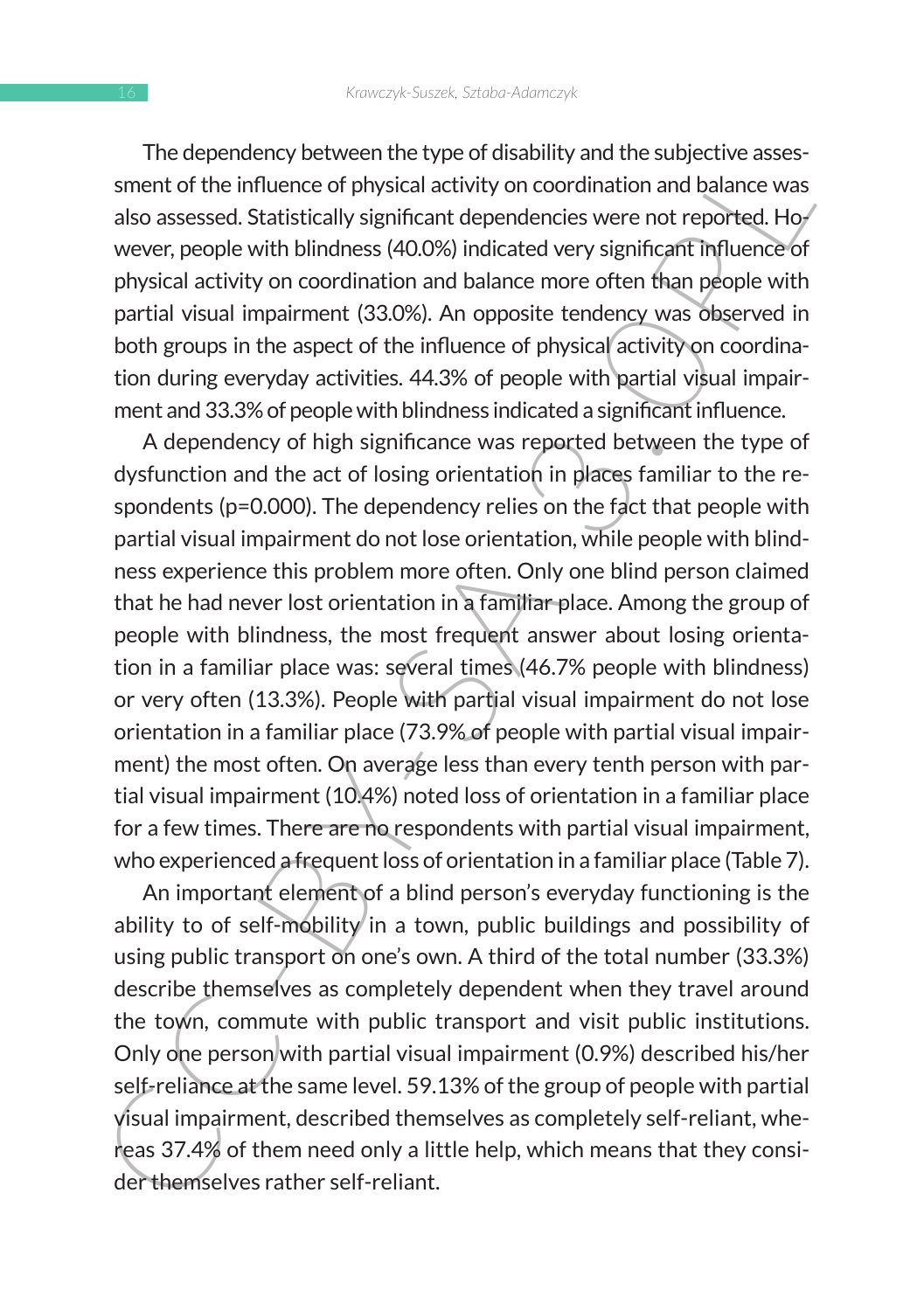| ׇ֚֘֡<br>֘֝֕ |  |
|-------------|--|
|             |  |
|             |  |
|             |  |
|             |  |
|             |  |
|             |  |
|             |  |
|             |  |
|             |  |
|             |  |
|             |  |
|             |  |
|             |  |
|             |  |
|             |  |
|             |  |
|             |  |
|             |  |
|             |  |
|             |  |
|             |  |
|             |  |
|             |  |
| l           |  |
|             |  |
|             |  |
| í           |  |
|             |  |
|             |  |
|             |  |
|             |  |
|             |  |
|             |  |
|             |  |
|             |  |
|             |  |
|             |  |
|             |  |
| ļ           |  |
| ı           |  |
|             |  |
| l           |  |
|             |  |
|             |  |
|             |  |
|             |  |
|             |  |
| l           |  |
|             |  |
|             |  |
|             |  |
|             |  |
|             |  |
|             |  |
|             |  |
|             |  |
| ׇ֚֓֡        |  |
|             |  |
|             |  |
|             |  |
| Ì           |  |
|             |  |
|             |  |
|             |  |
|             |  |
|             |  |
|             |  |
|             |  |
|             |  |
| ֚֘֝         |  |
| i           |  |
|             |  |
| Š           |  |
|             |  |
|             |  |
| j           |  |
|             |  |
| ļ           |  |
|             |  |
|             |  |
|             |  |
|             |  |
|             |  |
|             |  |
|             |  |
|             |  |
|             |  |
|             |  |
|             |  |
|             |  |
|             |  |
|             |  |
| ļ           |  |
|             |  |
| l           |  |
| ı           |  |
|             |  |
| l           |  |
| ĺ<br>ī<br>I |  |
| I           |  |
|             |  |
|             |  |

| Table 7. Type of visual impairment vs. self-assessment of the influence of physical activity on balance and coordination |                  | and loss of position awareness in a familiar background |                          |                       |                |               |           |
|--------------------------------------------------------------------------------------------------------------------------|------------------|---------------------------------------------------------|--------------------------|-----------------------|----------------|---------------|-----------|
| of the influence<br>Self-assessment                                                                                      |                  | Type of disability                                      |                          |                       |                |               |           |
| of physical activity on balance and<br>coordination                                                                      |                  | Person with visual<br>impairment                        |                          | Person with blindness |                | <b>Total</b>  | Q         |
|                                                                                                                          | $\subseteq$      | $\approx$                                               | $\subseteq$              | $\approx$             | $\subseteq$    | $\frac{*}{8}$ |           |
| $\sim$                                                                                                                   | 4                | 3.5                                                     | $\overline{\phantom{0}}$ | 6.7                   | 5              | 3.8           |           |
| Moderate                                                                                                                 | 22               | 19.1                                                    | S                        | 20.0                  | 25             | 19.2          |           |
| High                                                                                                                     | 51               | 44.3                                                    | 5                        | 33.3                  | 56             | 43.1          | 0.821     |
| Very high                                                                                                                | 38               | 33.0                                                    | P                        | 40.0                  | $\overline{4}$ | 33.8          |           |
| Total                                                                                                                    | 115              | 100.0                                                   | 15                       | 100.0                 | 130            | 100.0         |           |
|                                                                                                                          |                  | Loss of position awareness in a familiar background     |                          |                       |                |               |           |
| None                                                                                                                     | 85               | 73.9                                                    | 1                        | 6,7                   | 86             | 66.1          |           |
| $Yes - once$                                                                                                             | $\frac{8}{10}$   | 15.6                                                    | ĽΩ                       | 33.3                  | 23             | 17.7          |           |
| Yes - a few times                                                                                                        | $2 \overline{2}$ | 10.4                                                    | D                        | 46.7                  | $\frac{6}{1}$  | 14.6          | $0.000**$ |
| Yes-frequently                                                                                                           | $\circ$          | 9.2                                                     | $\mathbf{\sim}$          | 13.3                  | 2              | 1.5           |           |
| Total                                                                                                                    | 115              | 100.0                                                   | 15                       | 100.0                 | 130            | 100.0         |           |
| n – number of observations; % – percent; p – p value; * – % of the total number; ** – statistically significant          |                  |                                                         |                          |                       |                |               |           |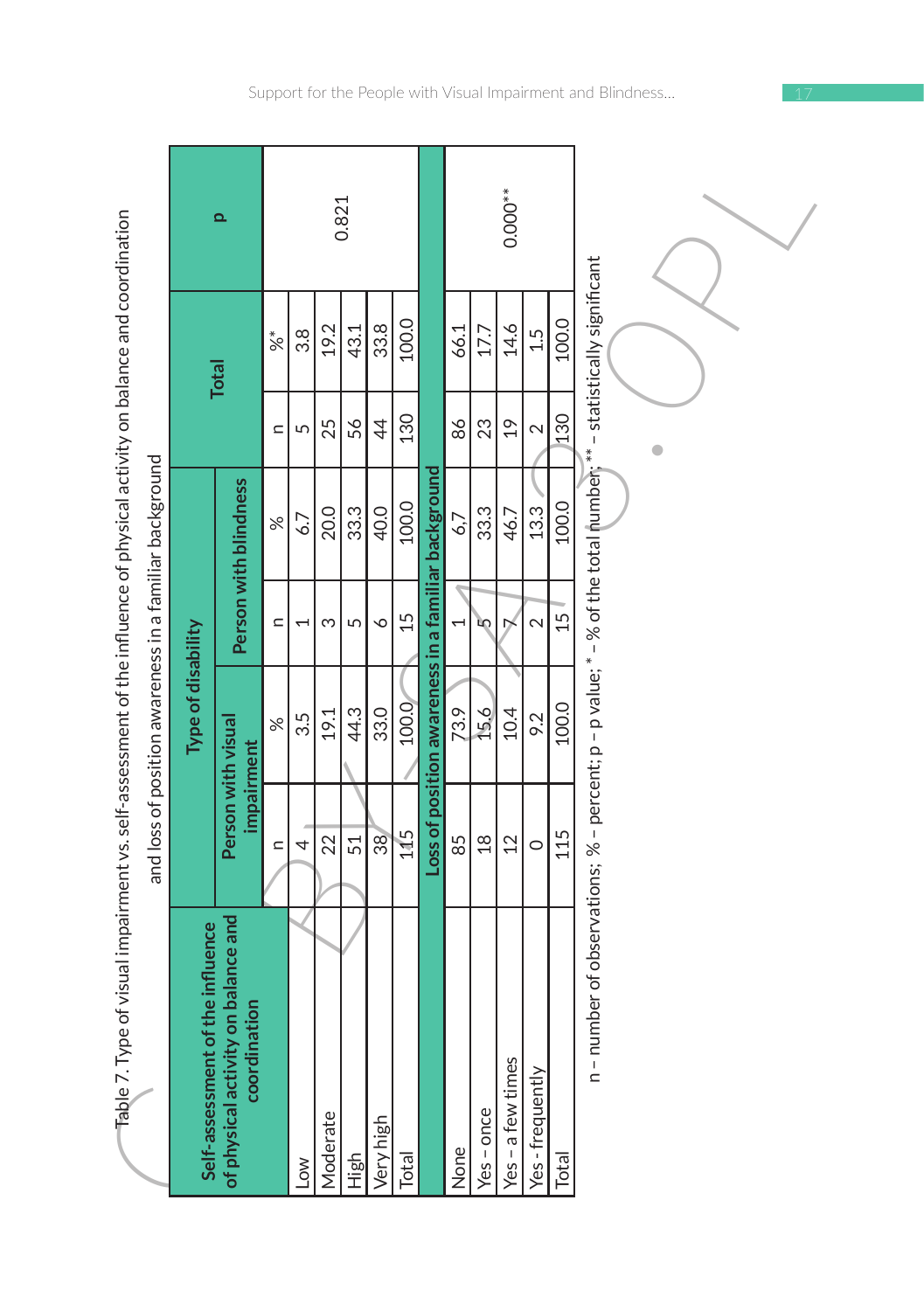There is no dependency between the type of visual dysfunction and the self-assessment of physical fitness of the respondents. Their own physical fitness is equally perceived by both group of the respondents: with visual impairment and blindness. The significance level p=0.983 reveals that there is no dependency of the analysed variables. In both groups, the self-assessment at good level, and then at the satisfactory level dominate. Low assessment is also the least common among both groups of people: with visual impairment (4.3%) and blindness (6.7%).

There is no dependents persever the type of vision system. The self-assessment of physical fitness of the respondents. Their own<br>physical fitness is equally perceived by both group of the respondents,<br>with visual imparimen The respondents were asked to make a subjective assessment of their health on a scale from 5 (excellent) to 1 (very bad). Excellent health condition was assessed rarely (3.5% of people with partial visual impairment and 0.0% of people with blindness). However, a more positive phenomenon was observed in both groups of people (48.7% of people with partial visual impairment and 46.7% of people with blindness) who assessed their health level as very good. Bad health was indicated by only one person with partial visual impairment. None of the respondents noted very bad health level.

The subjective self-assessment of health condition in both groups is very similar. The significance level at  $p=0.855$  proves that there is no dependency between the type of dysfunction and health self-assessment (Table 8).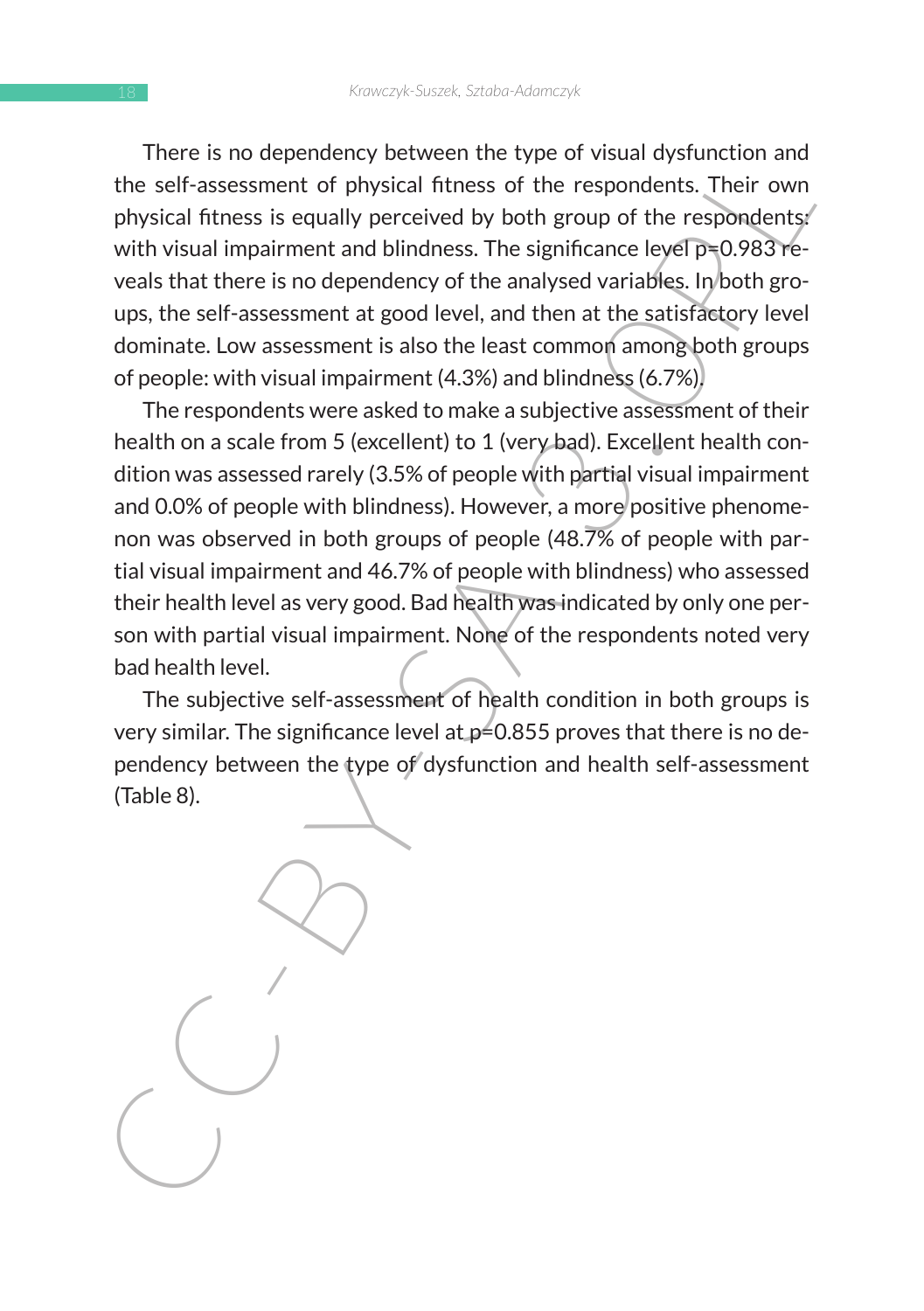| ،<br>ن                                                                                  |
|-----------------------------------------------------------------------------------------|
|                                                                                         |
|                                                                                         |
| la X Yait-accermant of physical fitnace, salt-railphea accermant and habith calt-accerm |
|                                                                                         |
| lqe]                                                                                    |

|                                                                                                   |                    | ء                                      |               |                 |               | 0.983          |     |       |                          |                         |                                                 | $0.000**$                    |                             |        |                        |              |                    |              | 0.855     |           |       |                                                                                                                 |
|---------------------------------------------------------------------------------------------------|--------------------|----------------------------------------|---------------|-----------------|---------------|----------------|-----|-------|--------------------------|-------------------------|-------------------------------------------------|------------------------------|-----------------------------|--------|------------------------|--------------|--------------------|--------------|-----------|-----------|-------|-----------------------------------------------------------------------------------------------------------------|
|                                                                                                   |                    | <b>Total</b>                           | $\sqrt[*]{8}$ | 13.8            | 47.7          | 33.8           | 4.6 | 100.0 |                          | 53.1                    | 36.1                                            | 6.1                          | 4.6                         | 100.0  |                        | 0.0          | 0.8                | 47.7         | 48.5      | 31        | 100.0 |                                                                                                                 |
|                                                                                                   |                    |                                        | $\mathbf{C}$  | $\frac{8}{18}$  | 62            | $\overline{4}$ | ∘   | 130   |                          | 69                      | 47                                              | $\infty$                     | $\overline{\circ}$          | 130    |                        | 0            | $\hat{\mathbf{r}}$ | 62           | 63        | 4         | 130   |                                                                                                                 |
| Table 8. Self-assessment of physical fitness, self-reliance assessment and health self-assessment |                    | Person with blindness                  | $\aleph$      | 13.3            | 46.7          | 33.3           | 6.7 | 100.0 |                          | 6.7                     | 16.7                                            | 33.3                         | 33.3                        | 100.0  |                        | $_{\rm 0.0}$ | 0.0                | 53.3         | 46.7      | 0.0       | 100.0 |                                                                                                                 |
|                                                                                                   |                    |                                        | $\subset$     | $\mathbf{\sim}$ | Þ             | 5              | H   | 싶     | Self-reliance assessment | 1                       | 4                                               | 5                            | 5                           | 15     | Health self-assessment | $\circ$      | $\circ$            | $\infty$     | ↖         | $\circ$   | 15    |                                                                                                                 |
| considering the type of visual dysfunction                                                        | Type of disability | Person with visual<br>impairment       | $\approx$     | 13.9            | 47.8          | 33.9           | 4.3 | 100.0 |                          | 59.1                    | 37.                                             | 2.6                          | $\frac{6}{2}$               | 100.0% |                        | 0.0          | $\frac{6}{2}$      | 47.0         | 48.7      | 3.5       | 100.0 |                                                                                                                 |
|                                                                                                   |                    |                                        | Æ             | 16 <sub>1</sub> | $\frac{5}{5}$ | 39             | 5   | 115   |                          | $\frac{8}{2}$           | 43                                              | S                            | $\overline{\phantom{0}}$    | 115    |                        | $\circ$      | $\overline{ }$     | 54           | 56        | 4         | 115   |                                                                                                                 |
|                                                                                                   |                    | Self-assessment of physical<br>fitness |               | Very good       | Good          | Satisfactory   | Low | Total |                          | Completely self-reliant | - needs a<br>Rather self-reliant<br>little help | liant<br>Rather non self-rel | Completely non self-reliant | Total  |                        | Very bad     | Bad                | Satisfactory | Very good | Excellent | Total | n – number of observations; % – percent; p – p value; * – % of the total number; ** – statistically significant |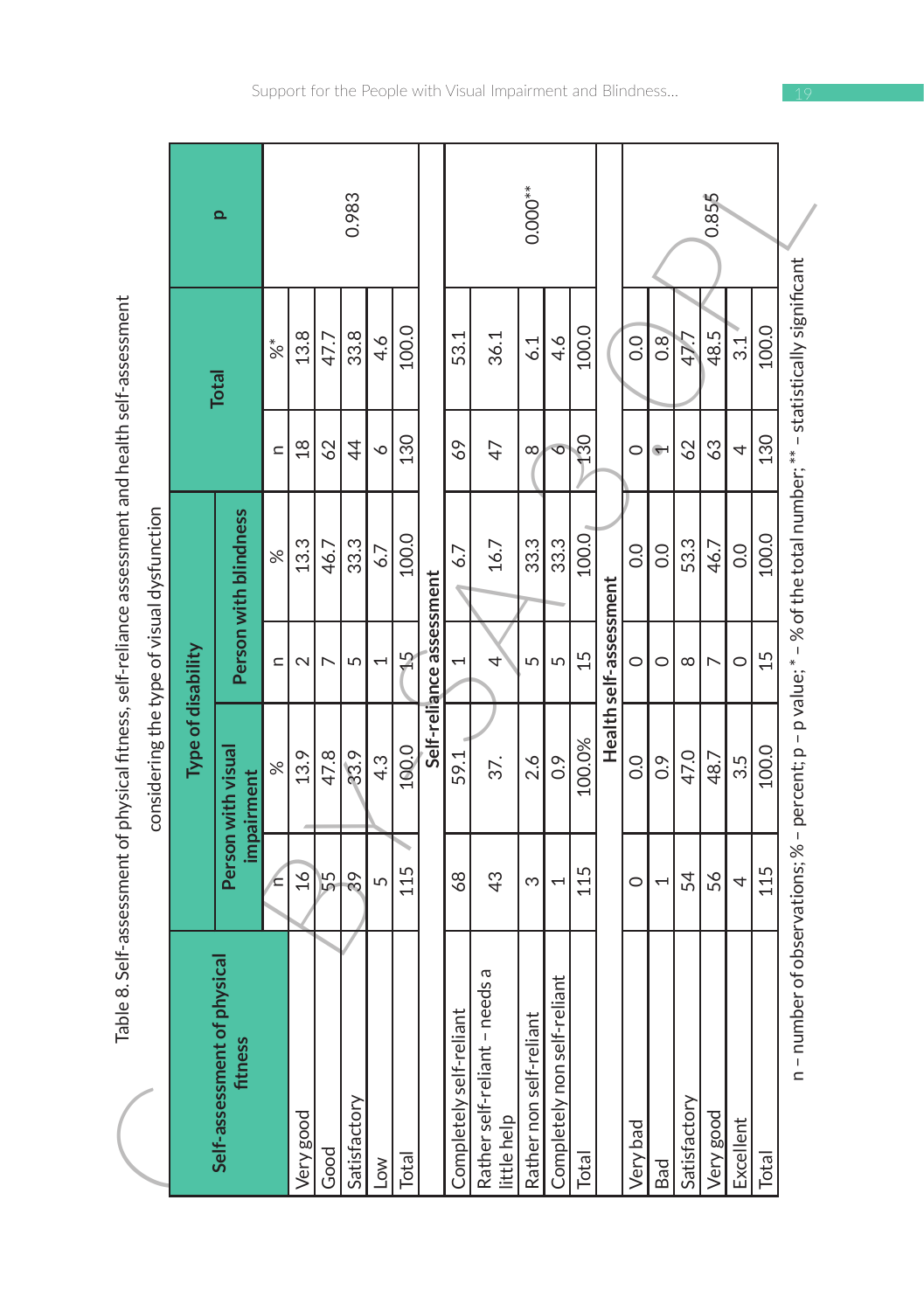#### **Discussion**

Disability is a social problem, which increasingly concerns the Polish socie- $\ell$ ty and the world's population. The aging process of the society additionally increases the number of people with acquired disability or difficulties. It is the effect of a longer life span and decreasing number of live births. Other causes of disabilities involve accidents, injuries and long-lasting disease processes or inborn defects [11,12]. Apart from health issues, every day, disabled people experience difficulties restricting their functioning in the society, prevent them from fulfilling their roles in the society or hinder communication, which leads to discrimination and prevents them from education, professional training or finding suitable job [13].

Discussion<br>
Disability is a social problem, which increasingly concerns the Polish sociel<br>
ty and the world's population. The aging process of the society additioned<br>
ly increases the number of people with acquired disabil In response to the needs of disabled people, a number of institutions supporting them in different aspects of life were established, such as rehabilitation, social or professional support. These regulations are guaranteed by the international documents and laws concerning a particular country [14]. The Polish nation is obliged to conduct activities supporting disabled people by the Constitution, which according to the provisions of Art. 68 (3) imposes on the authorities of the country the obligation to ensure special health care to all disabled people as well as sustain their existence, predispose them to work and enable social communication, which is stated in Art. 69 [15]. The respondents of the research participated in the project, which covered the activities developing and improving competences of individuals with visual impairment. Introducing a number of technological facilities to analyse and recognise the surroundings by people with partial visual impairment and even more by people with blindness significantly increases their possibilities to participate in social life [16].

A crucial aspect of life is the assessment of own health among the disabled people. Analysing the available data, one cannot easily find many publications concerning the frequency of modern civilization diseases among the disabled, specifically among people with visual impairment. Comparative tests of fully-able members of the society and citizens with partial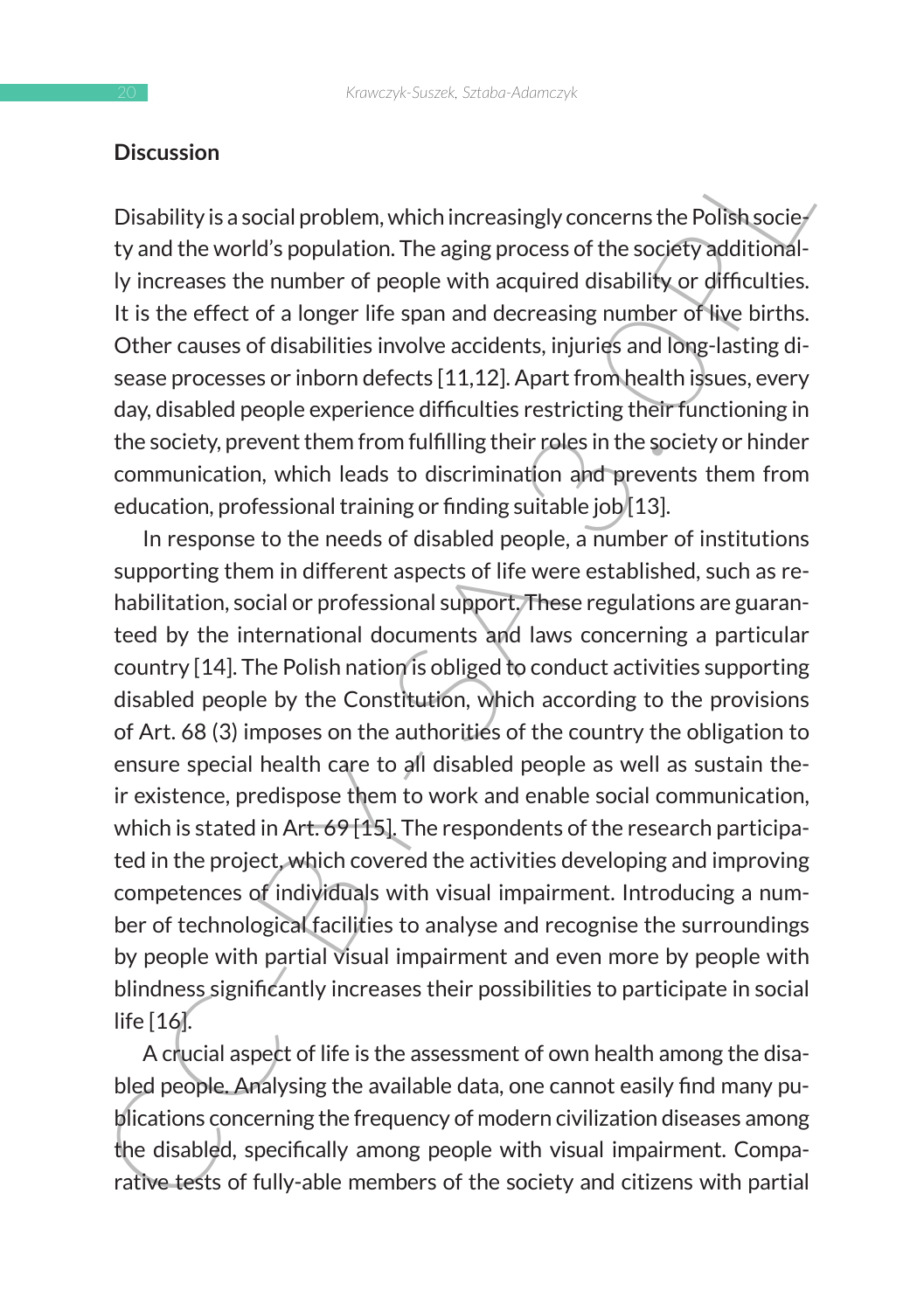visual impairment or blindness in the same age groups reveal that general health deteriorates among the disabled [17] much more often and that the number of modern civilization diseases in this group increases [18].

According to the available publications, one of the causes of the statistics is a low physical activity in the analysed group in comparison to physical activity of presented by healthy members of the society [19, 20]. Different aspects of life can be the evidence of physical activity. One of the methods of testing physical activity among people with visual impairment offered by researchers was measuring the number of steps taken daily. Individuals with visual dysfunction took on average 5992 steps, which was half the number of the fully-able individuals (9742) [21]. In addition, an increased physical activity after the disability appeared was determined by the activity of an individual before the dysfunction had appeared [22]. Therefore, physical fitness in the aspect of maintaining good health is an integral part of prophylaxis. In the analysed group, 47.8% of the total number assessed their fitness as good.

visual minimum to uniterative the same age groups reveal that general and the health deteriorates among the disabled [17] much more often and that the number of modern civilization diseases in this group increases [18]. A Support for the disabled people significantly influence on the level of perceptible quality of life. According to the available publications, the quality of life is a multidimensional, interdisciplinary concept, which means that it combines different aspects of life [23]. From the sociological perspective, this concept is defined as satisfying basic and important needs of an individual, whereas from the psychological perspective, it means wellbeing of an individual in the psychological sphere [24]. In the researched group, the dependency between the level of disability (partial visual impairment – blindness) and their self-assessment of health was not confirmed (p=0.855), which, according to the available literature, is one of the factors influencing the perception of the general quality of life. Almost in equal percentages, i.e. approximately 48%, the respondents noted their health level as satisfactory or very good. A slightly higher number of people with visual dysfunction (61.4%) assessed their health level as very good in other publications. Both researches confirm and have similar results to the researches of Poles in general, where 57% of the respondents noted their health level as at least good [25].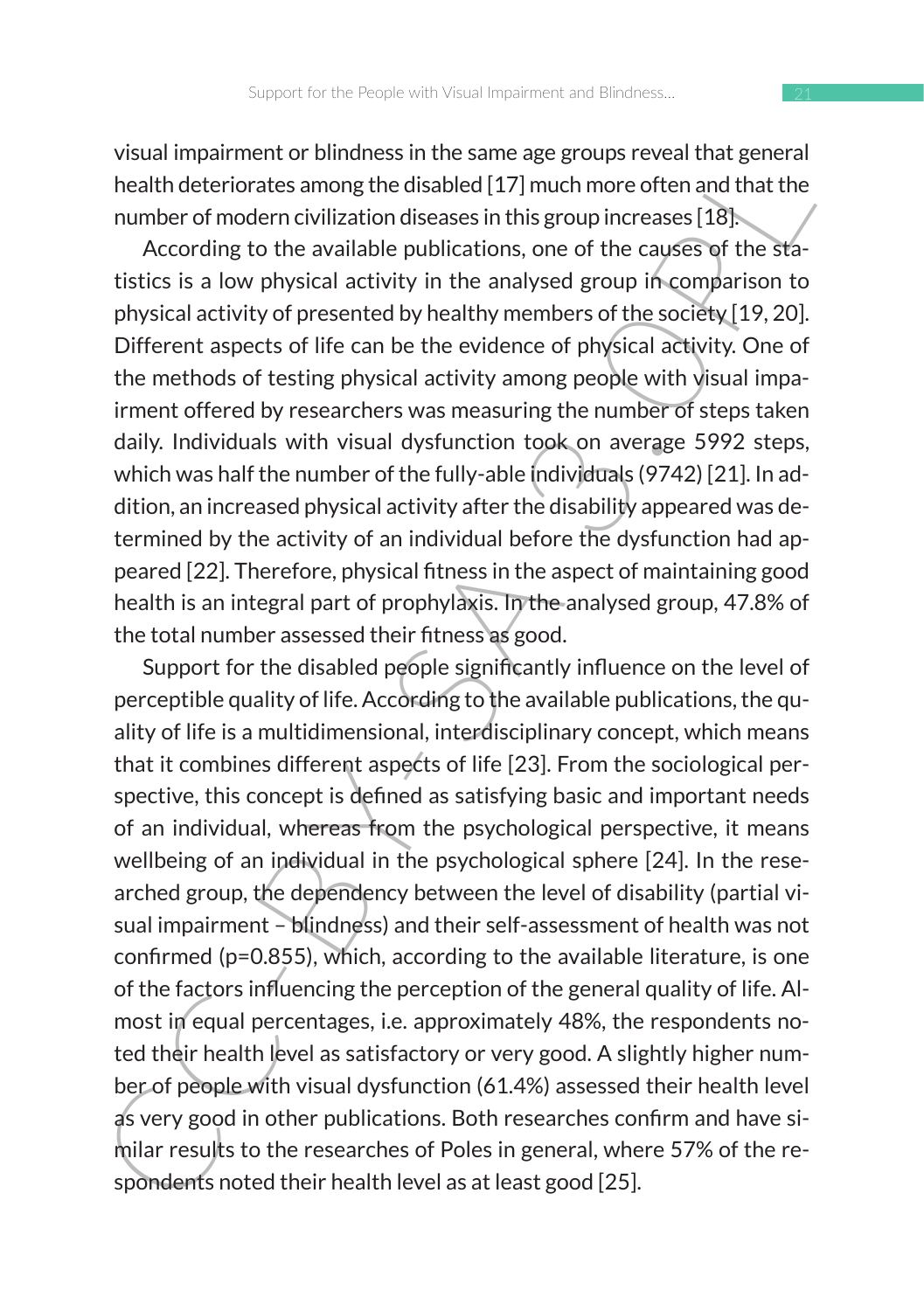# **Conclusions**

- The respondents use the free activities organized by the institutions supporting people with visual impairment and blindness a few times a week.
- Participating in the activities significantly influence on developing communicative abilities among people with visual impairment and blindness.
- Activities and therapy offered by the Polish Association of the Blind increase the effectively of complex rehabilitation of people with visual impairment and blindness by improving their quality of life.

**Funding:** This research received no external funding.

**Acknowledgments:** This study was conducted from personal funds. **Conflicts of Interest:** The authors declare no conflict of interest.

Concusions<br>
The respondents use the free activities inspairant and by the institution<br>
tions supporting people with visual impairment and blindness<br>
a few times a week.<br>
Participating in the activities significantly influe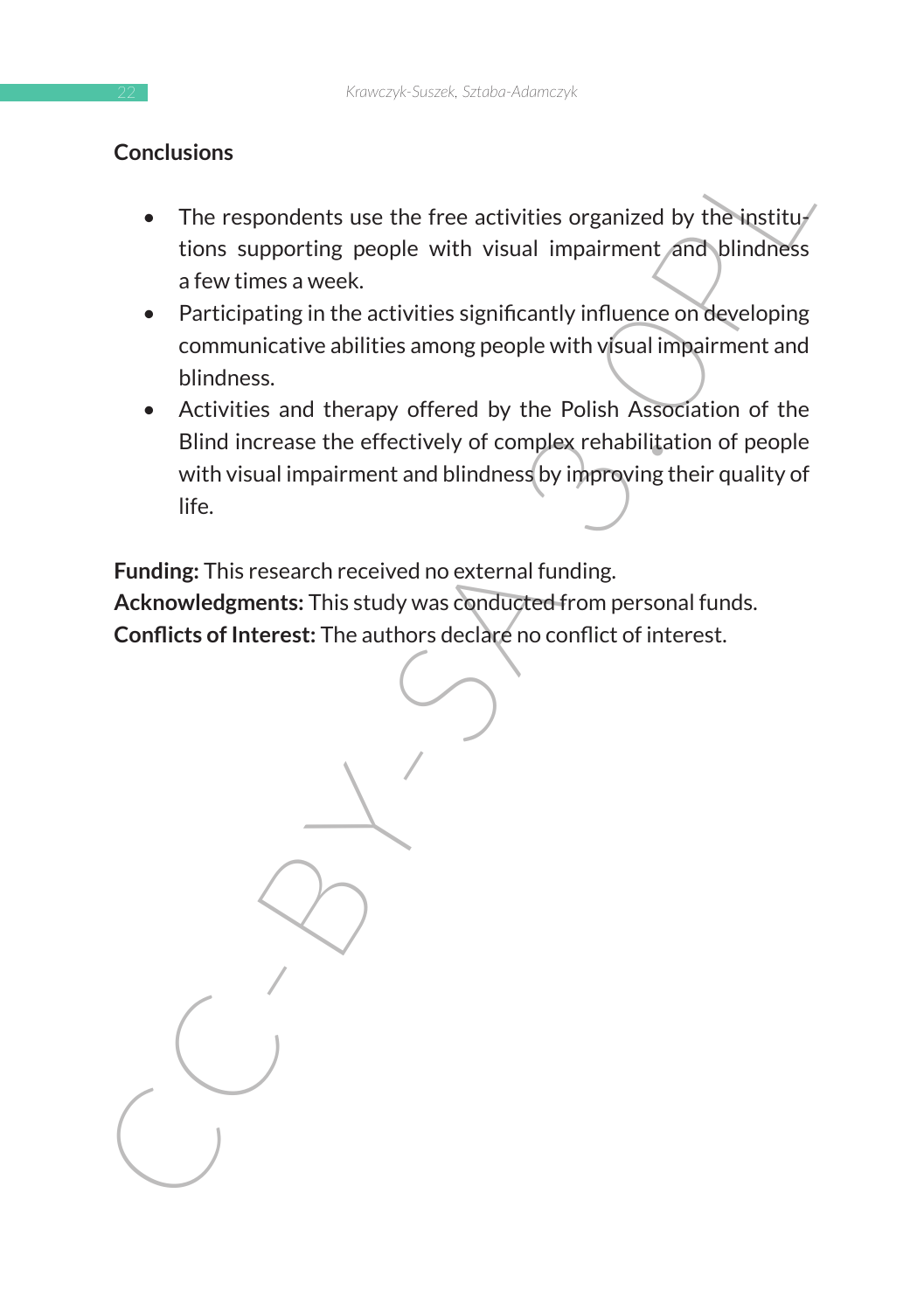# **References**

1. Congdon N, O'Colmain B, Klaver CC, Klein R, Munoz B, Friedman DS, Kempen J, Taylor HR, Mitchell P. Causes and prevalence of visual impairment among adults in the United States. Arch Ophthalmolo 2004; 122(4): 477-485.

2. Brambring M. Divergent developement of gross motor skills in children who are blind or sighted. J Visual Impair Blin 2006; 10: 620-634.

References<br>
1. Congdon N, O'Colmain B, Klaver CC, Klein R, Munoz B, Friedman DS;<br>
Kempen J, Taylor HR, Mitchell P. Causes and prevalence of vistage impari-<br>
ment among adults in the United States. Arch Ophthalmolo 2004: 12 3. Muñoz B., West, SK., Rubin GS et al. Causes of blindness and visual impairment in a population of older Americans: The Salisbury Eye Evaluation Study. Arch Ophthalmol 2000; 118(6): 819-825. doi: 10.1001/archopht.118.6.819.

4. Xu L, Wang Y, Li Y, Wang Y, Cui T, Li J, Jonas JB. Causes of Blindness and Visual Impairment in Urban and Rural Areas in Beijing: The Beijing Eye Study. Ophthalmology 2006; 133(7): 1134.e1-1134.e11.

5. Mellor MC. Louis Braille: dotyk geniusza. Warszawa: Fundacja Szansa dla Niewidomych; 2009.

6. Duffy MA. Assessment and modification of the environment for the visually impaired. Warszawa: Typhographic notebooks nr 20, ed. PZN; 2002.

7. Pacholec M. Blind and visually impaired people in the public space – recommendations, regulations, good practices [Internet] 2009. Available from: http://www.pzn.org.pl/wp-content/uploads/2015/10/informator. pdf. p. 11-20.

8. Good GA, La Grow S, Alpass F. An age-cohort study of older adults with and without visual impairments: acivity, independence and life satisfaction. J Visual Impair Blin 2011; 9: 517-527.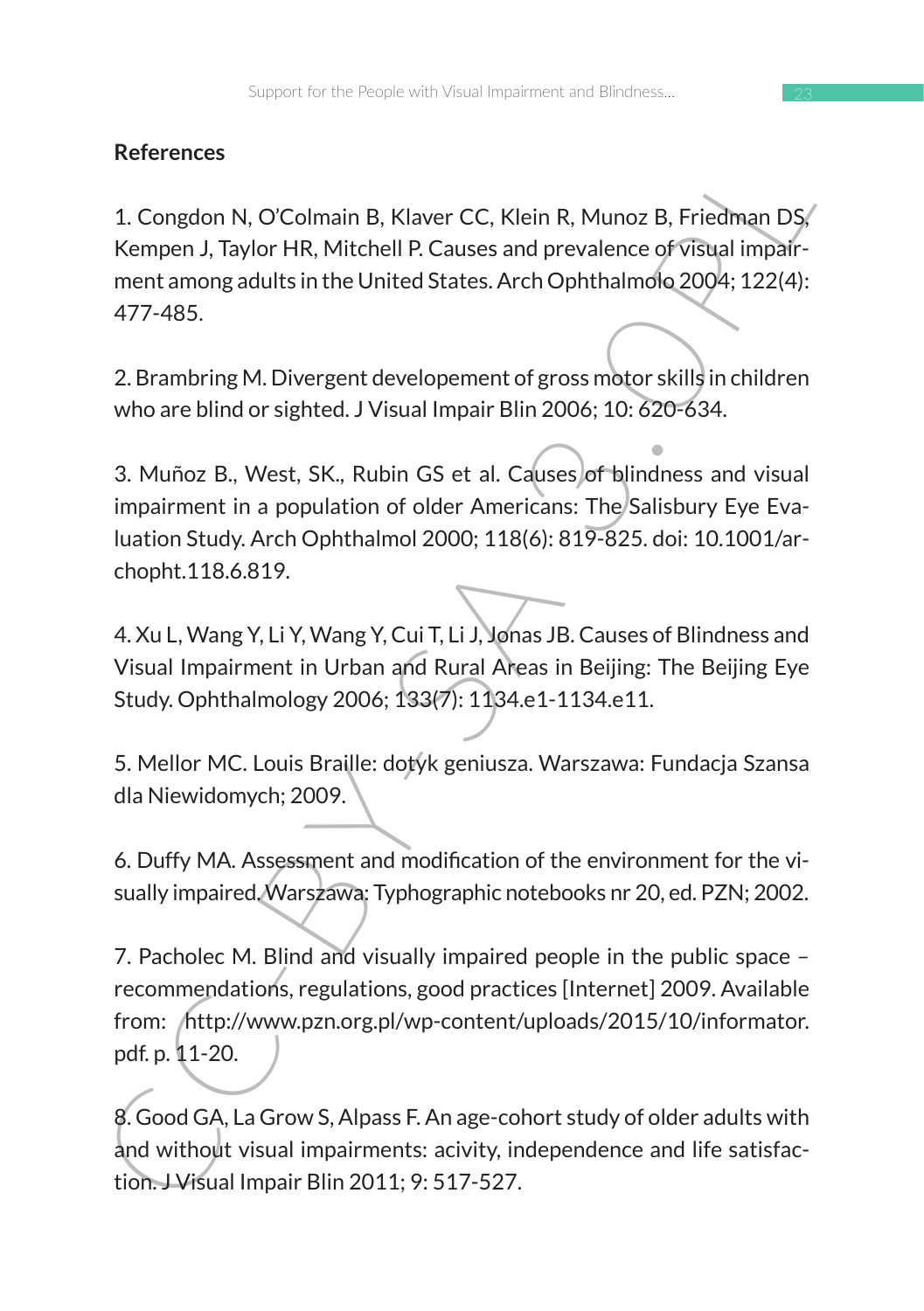9. Morelli T, Folmer E, Foley TJ, Liberman LJ. Improving the lives of youth with visual impairments through exergames. Insight: Res Pract Visual Impair Blin 2011; 4: 160-170.

9. Houten 1, rounter r, rough J. Listensin L. Improving the lives of youture<br>
with Visual impairments through exergames. Insight: Res Pract Visual Impair Blin 2011; 4: 160-170.<br>
10. Polski Związek Niewidomych [Internet]. A 10. Polski Związek Niewidomych [Internet]. Available from: https:// europa.eu/youth/volunteering/organisation/945530878\_sv [cited 11.01.2019].

11. Congdon NG, Friedman DS, Lietman T. Important Causes of Visual Impairment in the World Today. JAMA 2003; 290(15): 2057-2060. doi:10.1001/jama.290.15.2057.

12. Huang S, Zheng Y, Foster PJ et al. Prevalence and Causes of Visual Impairment in Chinese Adults in Urban Southern China. Arch Ophthalmol 2009; 127(10): 1362-1367. doi: 10.1001/archophthalmol.2009.138.

13. Kocur I., Resnikoff S 2002. Visual impairment and blindness in Europe and their prevention. Br J Ophthalmol 2002; 86(7). doi: 10.1136/ bjo.86.7.716.

14. Florek-Łuszczki M, Lachowski St. Institutional activities for people with disabilities. General medicine and health sciences 2013; 19(4): 480-484.

15. Constitution RP, Dz.U. z 1997 r. Nr 78, poz. 483.

16. Tian YL, Yang X, Yi C, Arditi A. Toward a computer vision-based way finding aid for blind persons to access unfamiliar indoor environments. Mach Vis Appl Apr 1 2013; 24(3): 521-535.

17. Capella-McDonald M. The need for health promotion for adults who are visually impaired. J Visual Impair Blin 2007; 3: 133-145.